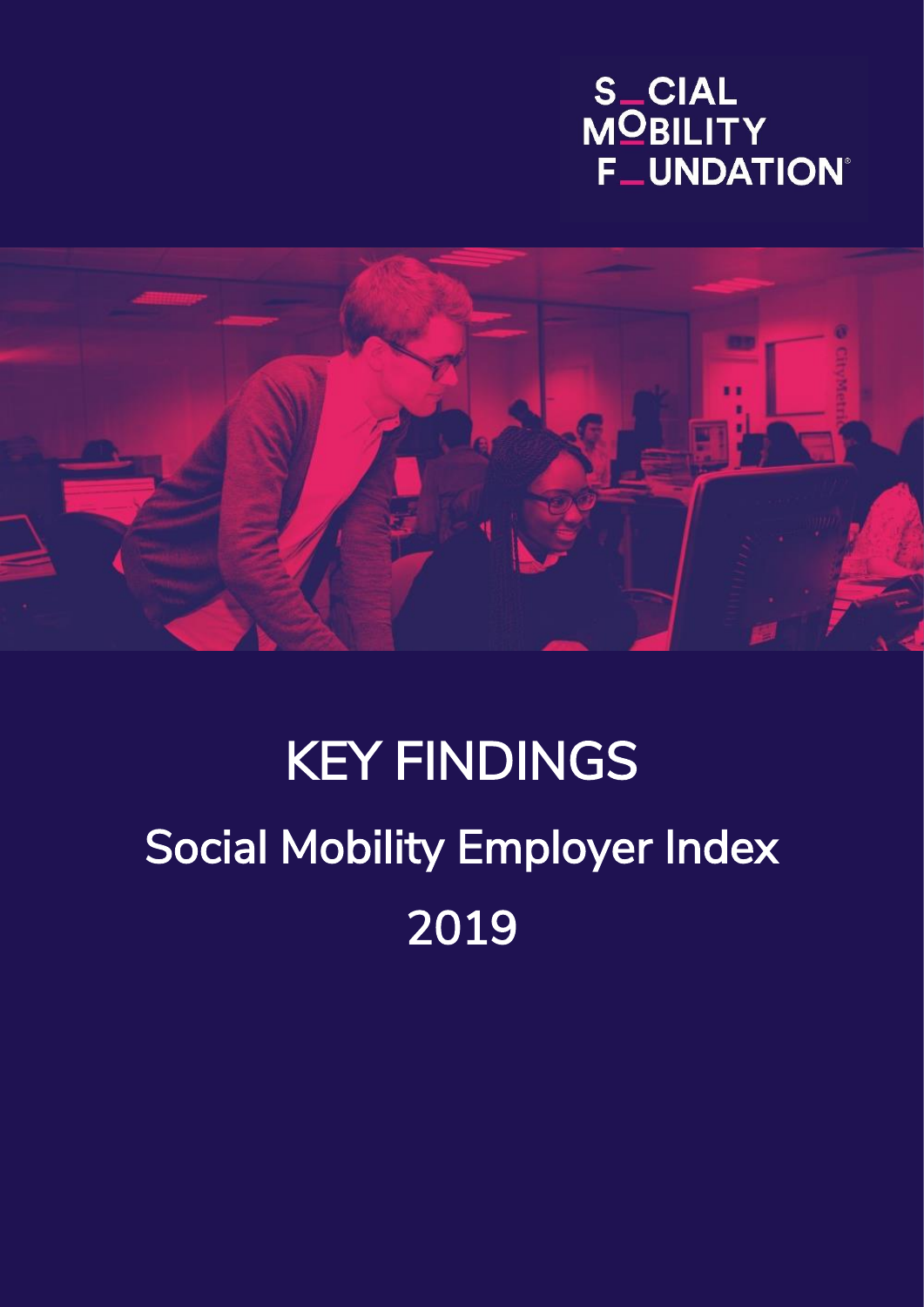# SOCIAL MOBILITY EMPLOYER INDEX

### KEY FINDINGS 2019

#### **INTRODUCTION**

This report outlines key findings for the 2019 Social Mobility Employer Index. We were delighted that 125 employers from 18 sectors, collectively employing over 1.1 million people, submitted entries to the Index in 2019.

#### EMPLOYER INDEX 2019

Each year the Index questions are reviewed with support from the Index's Advisory Group. In 2019, the vast majority of questions remained the same to give employers consistency, however some questions were tweaked and additional questions were added around culture and intersectionality. For key questions, organisations were also asked for 3 years of data so that we could monitor the impact of the changes that organisations have been implementing. Please note that data is provided as a percentage of the overall submissions, unless otherwise stated, and therefore where percentages have fallen between 2018 and 2019, this is amongst a larger number of entrants (106 in 2018 vs 125 in 2019).

For the second year running, organisations were also able to take part in a voluntary employee survey, which provides a cultural context to the data provided in submissions. Questions focus on whether employees feel that their workplaces are inclusive of all social backgrounds - a full list of questions can be found in Appendix 2. We were delighted that a third of the organisations submitting in 2019 sent out the employee survey, and we received over 14,000 responses. Section one of this report summarises the key findings.

#### **THANKS**

We would like to thank the members of the Index Advisory Group for their support:

- Dr Louise Ashley, Royal Holloway, University of London
- Peter Holmes, Stonewall
- Stephen Isherwood, The Institute of Student Employers
- Nicholas Miller, The Bridge Group
- Claire Tunley, City of London Corporation

Members of the Advisory Group may be working with organisations that submit to the Index outside their involvement with the Advisory Group, but do not help organisations to write their Index submissions, or give any additional Index support. The group takes an advisory role to the Index, and is not involved in the Index marking, but rather helps to shape the Index questions and provide moderation guidance.

#### CASE STUDIES

Where case studies are featured within this report they use wording supplied by the organisation in question.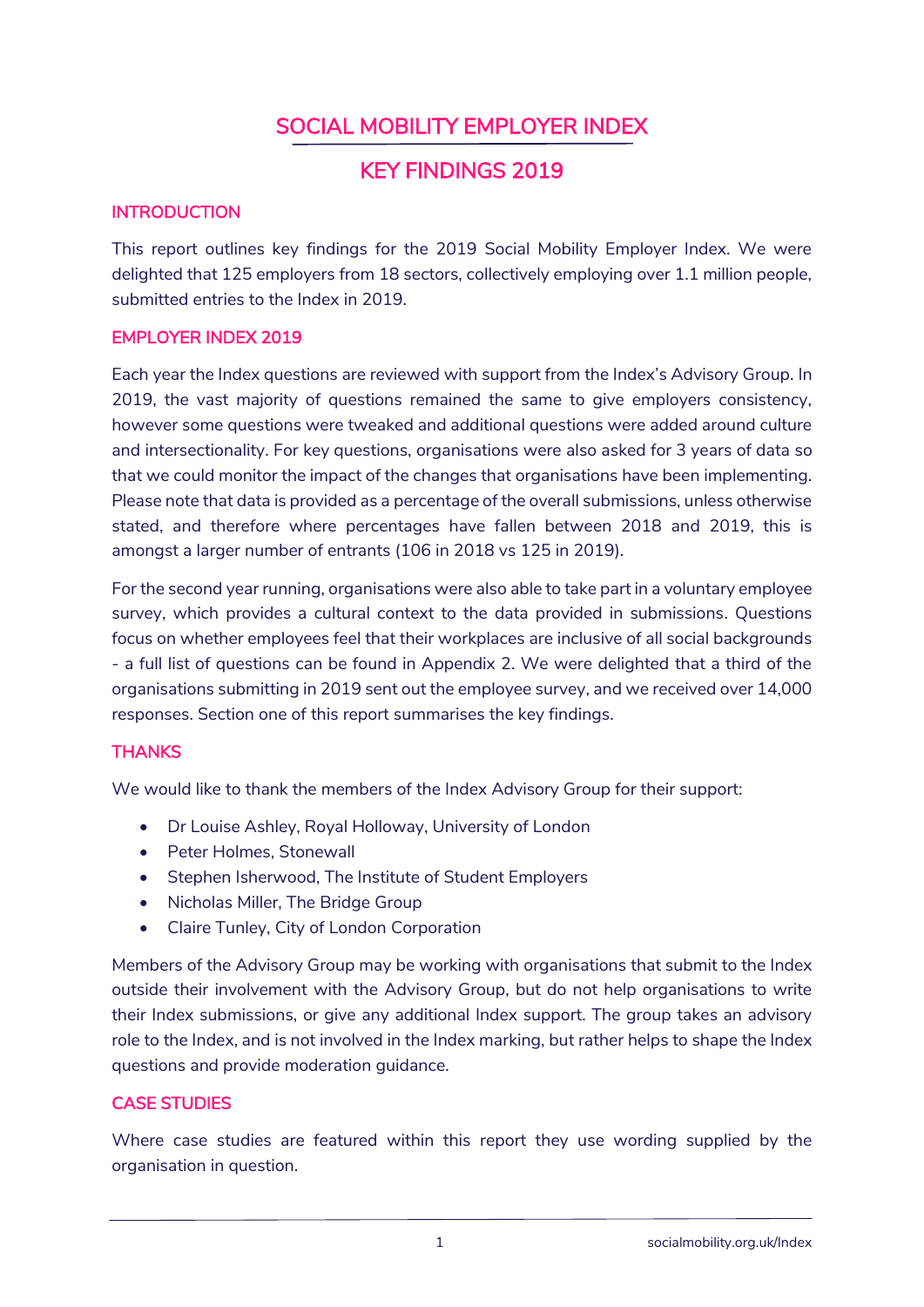# **CONTENTS**

|    | $\mathbf{1}$ |  |  |  |
|----|--------------|--|--|--|
|    |              |  |  |  |
|    |              |  |  |  |
|    |              |  |  |  |
| 9  |              |  |  |  |
| 12 |              |  |  |  |
|    |              |  |  |  |
|    |              |  |  |  |
|    |              |  |  |  |
|    |              |  |  |  |
|    |              |  |  |  |
|    | î.           |  |  |  |
|    | ш            |  |  |  |
|    | iii          |  |  |  |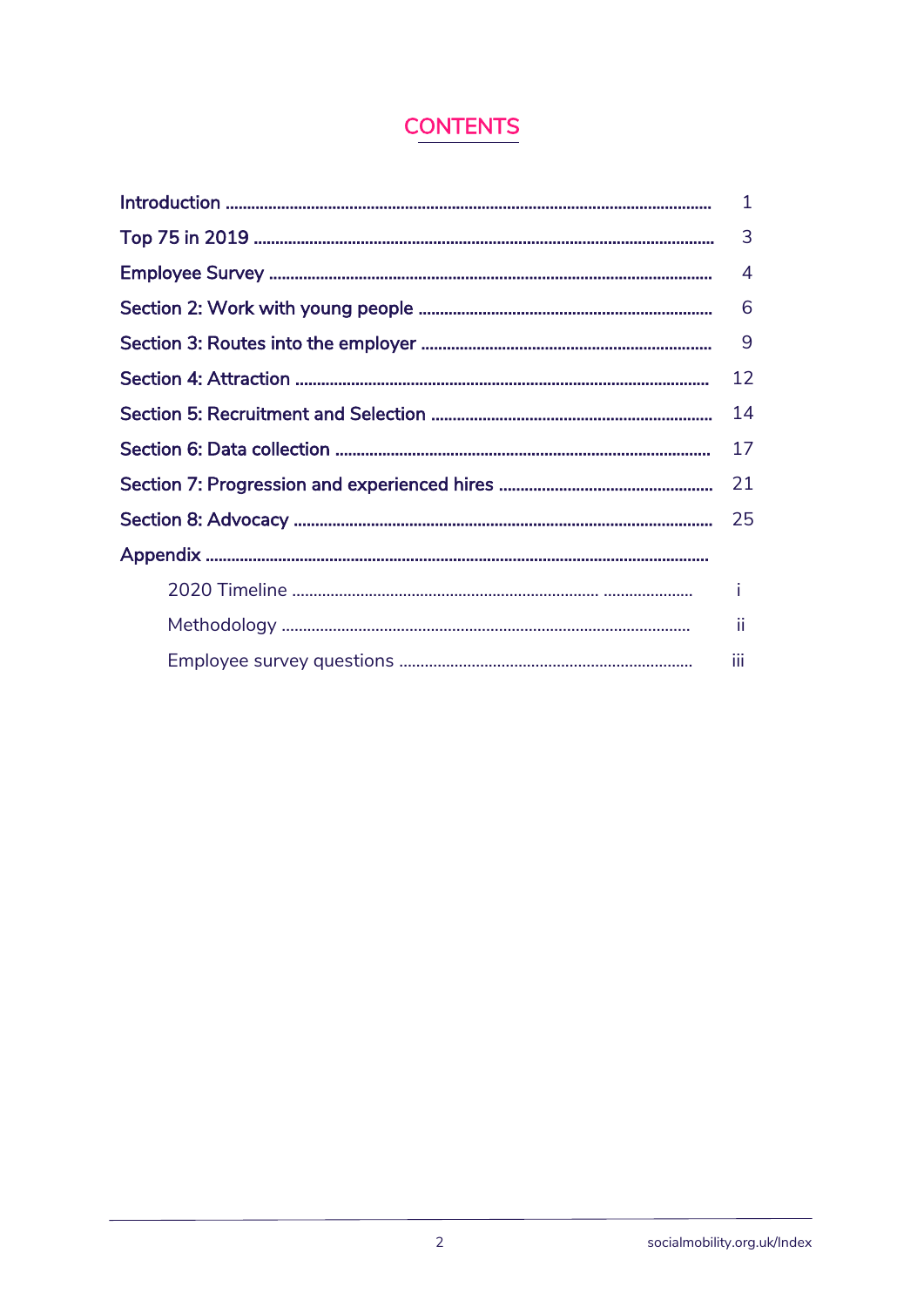# **TOP 75**

# SOCIAL MOBILITY **EMPLOYER INDEX 2019**

S\_CIAL<br>MQBILITY **F\_UNDATION®** 

| 1              | <b>PwC</b>                                        |    |                                                         |
|----------------|---------------------------------------------------|----|---------------------------------------------------------|
| $\overline{2}$ | <b>KPMG UK LLP</b>                                | 39 | Ministry of Housing, Communities and Local Government   |
| 3              | <b>Severn Trent</b>                               | 40 | <b>Slaughter and May</b>                                |
| 4              | JLL                                               | 41 | <b>British Land</b>                                     |
| 5              | <b>Baker McKenzie</b>                             | 42 | <b>Department for International Trade</b>               |
| 6              | <b>Deloitte</b>                                   | 43 | <b>HM Treasury</b>                                      |
| 7              | <b>Ministry of Justice</b>                        | 44 | <b>O2</b>                                               |
| 8              | <b>Grant Thornton</b>                             | 45 | The Co-op                                               |
| 9              | <b>Linklaters LLP</b>                             | 46 | <b>Teach First</b>                                      |
| 10             | <b>Bryan Cave Leighton Paisner</b>                | 47 | <b>RPC</b>                                              |
| 11             | <b>Enterprise Rent-A-Car</b>                      | 48 | <b>Shoosmiths LLP</b>                                   |
| 12             | <b>Civil Service Fast Stream and Early Talent</b> | 49 | <b>Eversheds Sutherland LLP</b>                         |
| 13             | <b>Aviva PLC</b>                                  | 50 | <b>HM Revenue &amp; Customs</b>                         |
| 14             | <b>Mazars</b>                                     | 51 | <b>Mayer Brown</b>                                      |
| 15             | Capgemini UK                                      | 52 | <b>Pinsent Masons LLP</b>                               |
| 16             | <b>DWF</b>                                        | 53 | <b>ARUP</b>                                             |
| 17             | J. P. Morgan                                      | 54 | The Home Office                                         |
| 18             | <b>DLA Piper</b>                                  | 55 | <b>British Army</b>                                     |
| 19             | <b>Herbert Smith Freehills</b>                    | 56 | <b>City of London Corporation</b>                       |
| 20             | <b>Santander UK</b>                               | 57 | <b>Dentons</b>                                          |
| 21             | <b>Standard Life Aberdeen</b>                     | 58 | <b>MediaComUK</b>                                       |
| 22             | <b>Department for Education</b>                   | 59 | <b>HFW</b>                                              |
| 23             | <b>Financial Conduct Authority</b>                | 60 | Hogan Lovells International LLP                         |
| 24             | <b>Fujitsu</b>                                    | 61 | <b>Cabinet Office</b>                                   |
| 25             | Penguin Random House UK                           | 62 | <b>Crown Prosecution Service</b>                        |
| 26             | The Honourable Society of the Inner Temple        | 63 | <b>Burges Salmon LLP</b>                                |
| 27             | <b>Freeths LLP</b>                                | 64 | Freshfields Bruckhaus Deringer LLP                      |
| 28             | <b>Brodies LLP</b>                                | 65 | <b>Manchester University NHS Foundation Trust</b>       |
| 29             | <b>Department for Work &amp; Pensions</b>         | 66 | <b>Barts Health NHS Trust</b>                           |
| 30             | <b>Wm Morrison Supermarkets PLC</b>               | 67 | <b>Legal &amp; General</b>                              |
| 31             | <b>FDM Group</b>                                  | 68 | M&GPrudential                                           |
| 32             | Allen & Overy                                     | 69 | <b>Simmons &amp; Simmons</b>                            |
| 33             | <b>CMS</b>                                        | 70 | Department for Business, Energy and Industrial Strategy |
| 34             | Accenture                                         | 71 | <b>HarperCollins Publishers UK</b>                      |
| 35             | <b>Ministry of Defence</b>                        | 72 | <b>Transport for London</b>                             |
| 36             | <b>Mears Group plc</b>                            | 73 | <b>Secret Intelligence Service (MI6)</b>                |
| 37             | <b>Clifford Chance LLP</b>                        | 74 | Department for Digital, Culture, Media & Sport          |
| 38             | <b>BBC</b>                                        | 75 | <b>Barclays</b>                                         |
|                |                                                   |    |                                                         |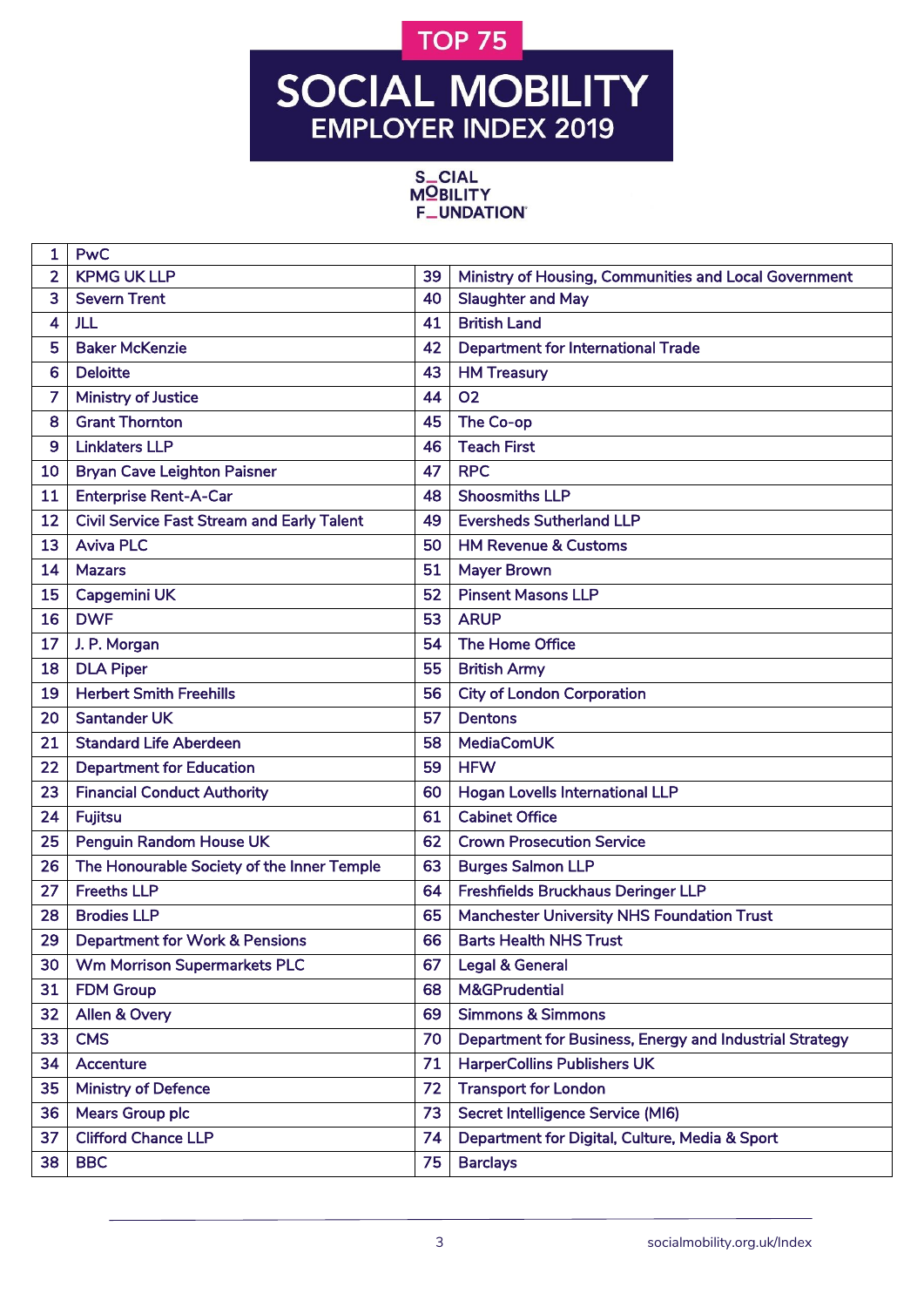# EMPLOYEE SURVEY

The employee survey provides a cultural context to the data in submissions. It consists of 8 questions which are focused on whether employees feel that their workplaces are inclusive of all social backgrounds. Employees are also asked to anonymously self-identify their class background so that organisations can compare responses to the survey's questions across different class groups. Organisations can choose to take part in the employee survey, it is not a requirement of submitting to the Index.

We were delighted that 41 organisations took part in the employee survey, and collectively we received 14,952 responses.

Fig. 1 shows participants' responses to whether they identified as coming from a working class, middle class or upper class background.



Asking this question allowed us to cut the data by socio-economic background. Each participating employer received the results broken down for their own organisation vs the average. Given the average completion rate across the 41 organisations was 11%, it is not possible to make definitive conclusions about the results, but they do suggest that employees who self-identify as coming from a working class background still feel less comfortable in the workplace than those from other backgrounds (Fig. 2).

- 64% of those who identify as working class think that that they have not experienced barriers to career progression due to their class background, compared to 76% of those who identify as middle class.
- Twice as many working class respondents than those identifying as middle class feel the need to hide their class background to get ahead in their workplace. 12% of employees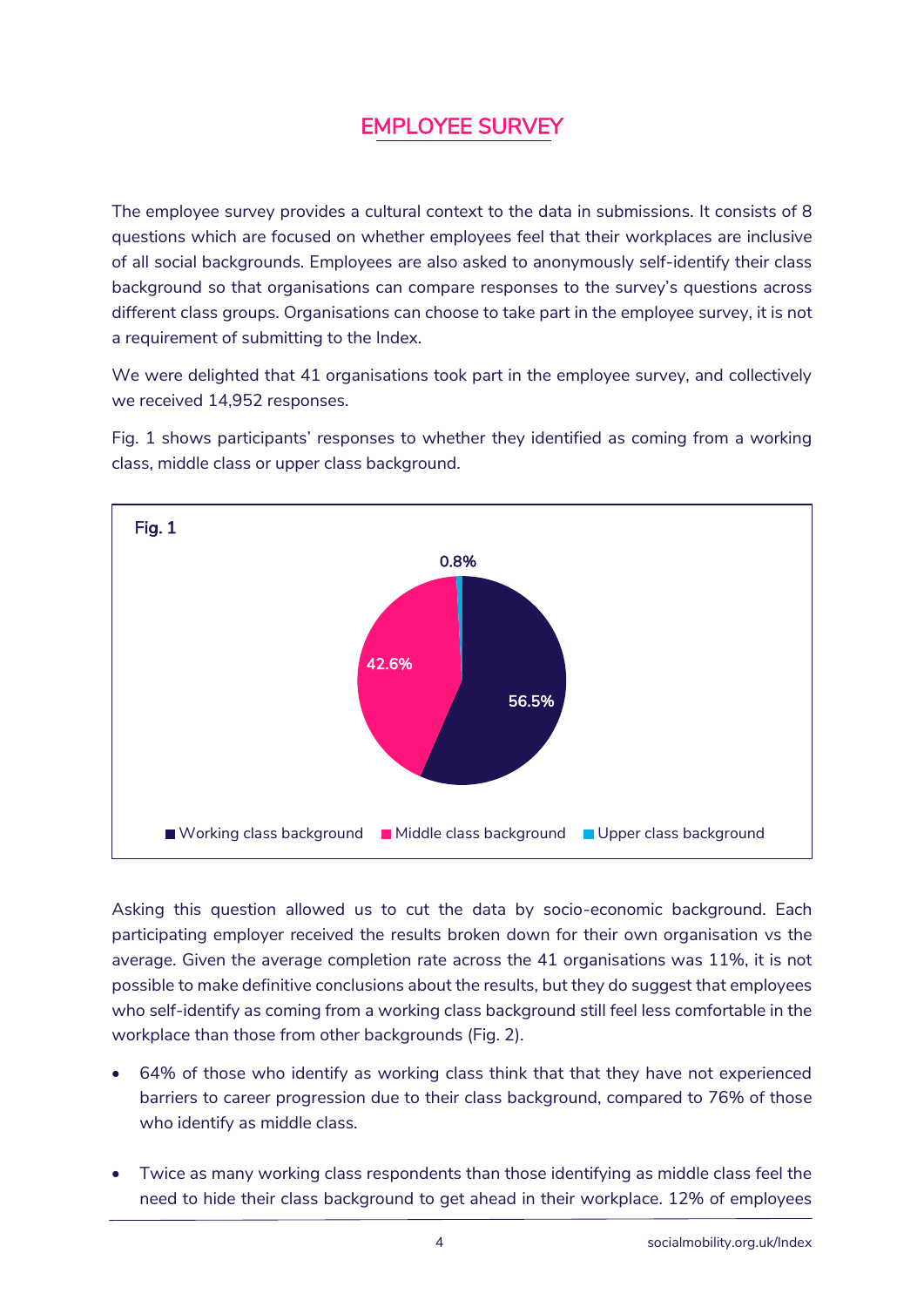identifying as working class agree with the statement compared to 6% of middle class respondents. In addition, 11% of employees with a working class background feel out of place due to their background compared to 5% of employees identifying as middle class.

- Those who identify as working class are less likely to think that their organisation is open to all class backgrounds (80% vs 84% of employees identifying as middle class and 88% of employees identifying as upper class.
- Only just over half of working class respondents feel that the senior leadership of their organisation wants to diversify the class backgrounds of their organisation's staff (53% vs 60% of respondents identifying as middle class).
- Those who identify as working class are more likely to think people get ahead in their workplace because of who they know (45% vs 39% of respondents identifying as middle class).

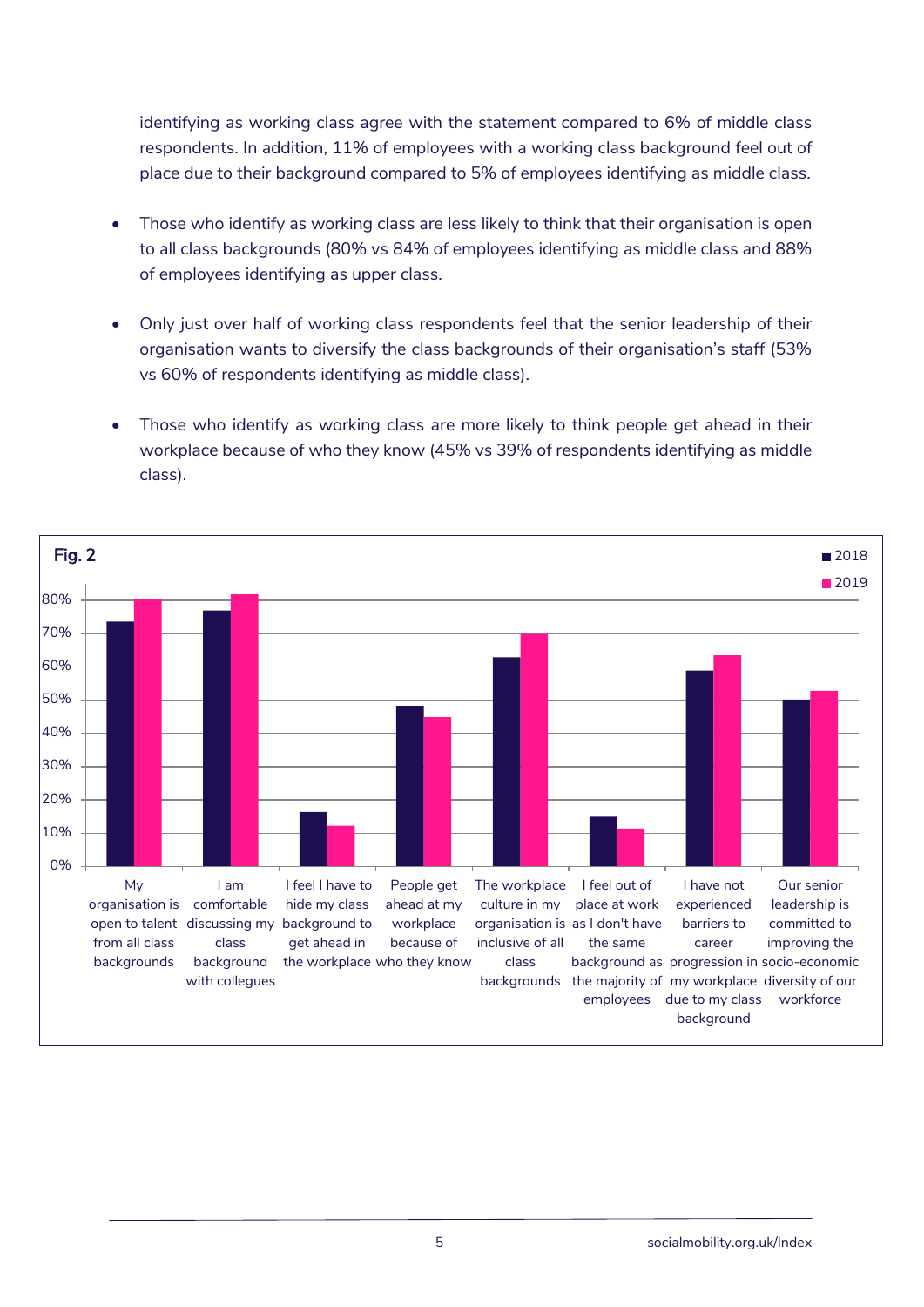# Work with young people

#### What we are looking for

Well targeted and well evaluated programmes that reach beyond the doorstep of the office to all of the country's talent, and which provide genuine routes into the organisation/profession for those with the interest and aptitude

#### If you only do one thing

Connect your work with young people to your graduate recruitment, apprenticeship and school leaver pipelines and track success rates as they apply for recruitment programmes and permanent roles

#### Or

Target your outreach work at schools or areas of the country most in need of support, including the social mobility cold spots that are currently least visited by employers

#### Go one step further and…

Encourage employees who provide informal work experience opportunities to offer additional work experiences places to young people from low-income backgrounds, as per SMF's One +1 campaign



• Participating Index employers run extensive outreach programmes, collectively reaching: 5,618,398 young people through school outreach, 15,022 through work experience and 11,258 through mentoring. While the number of young people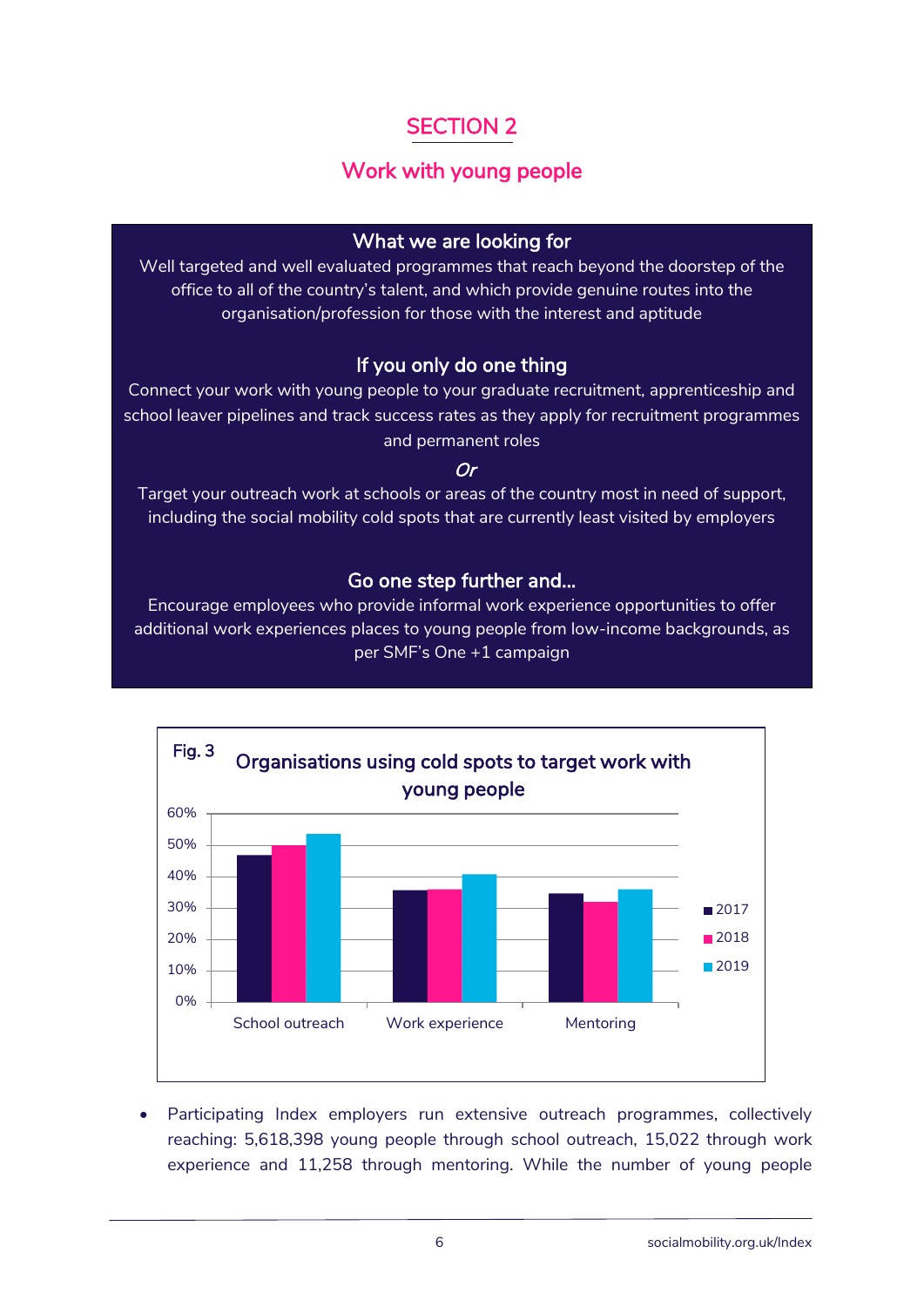reached through outreach activities and mentoring increased compared to 2018, more than 6,500 young people less were reached through work experience (Fig. 3).

- It was encouraging to see over 60% of all Index employers targeting their school outreach at social mobility cold spots (up from half in 2018). Across all 125 employers, 78 out of 81 cold spots in England were offered some form of support with the exceptions being Hambleton, Torridge, and Waveney.
- 70% of organisations now cover travel costs for their work experience placements, compared to 60% in 2017 and 65% in 2018. Whilst the direction of travel continues to be positive here, progress is still relatively slow, and that small amount of funding is often the difference between a disadvantaged student taking up a placement or not. Income should not be a barrier to accessing work experience.
- 36% of organisations were judged to have a relatively strong link between their outreach activity and recruitment pipeline compared to 20% in 2018. However, only 12% showed a direct, sustained link between outreach and recruitment. Whilst this has gone up from 4% in 2018, it is still low overall. The percentage of organisations that were unable to show any link between their outreach and recruitment has stayed at 25% in both years.
- The number of Index organisations tracking student outcomes after they interact with them as part of their outreach work is lower at 28% of 125 employers compared to 31% of 106 employers in 2018. However, the number of organisations tracking information on student educational and career outcomes has doubled since 2017, when only 14% of organisations collected this data. We would encourage all organisations to keep in touch with young people - evidence shows that prolonged interventions are more effective - and to track their educational and career outcomes as part of the evaluation process.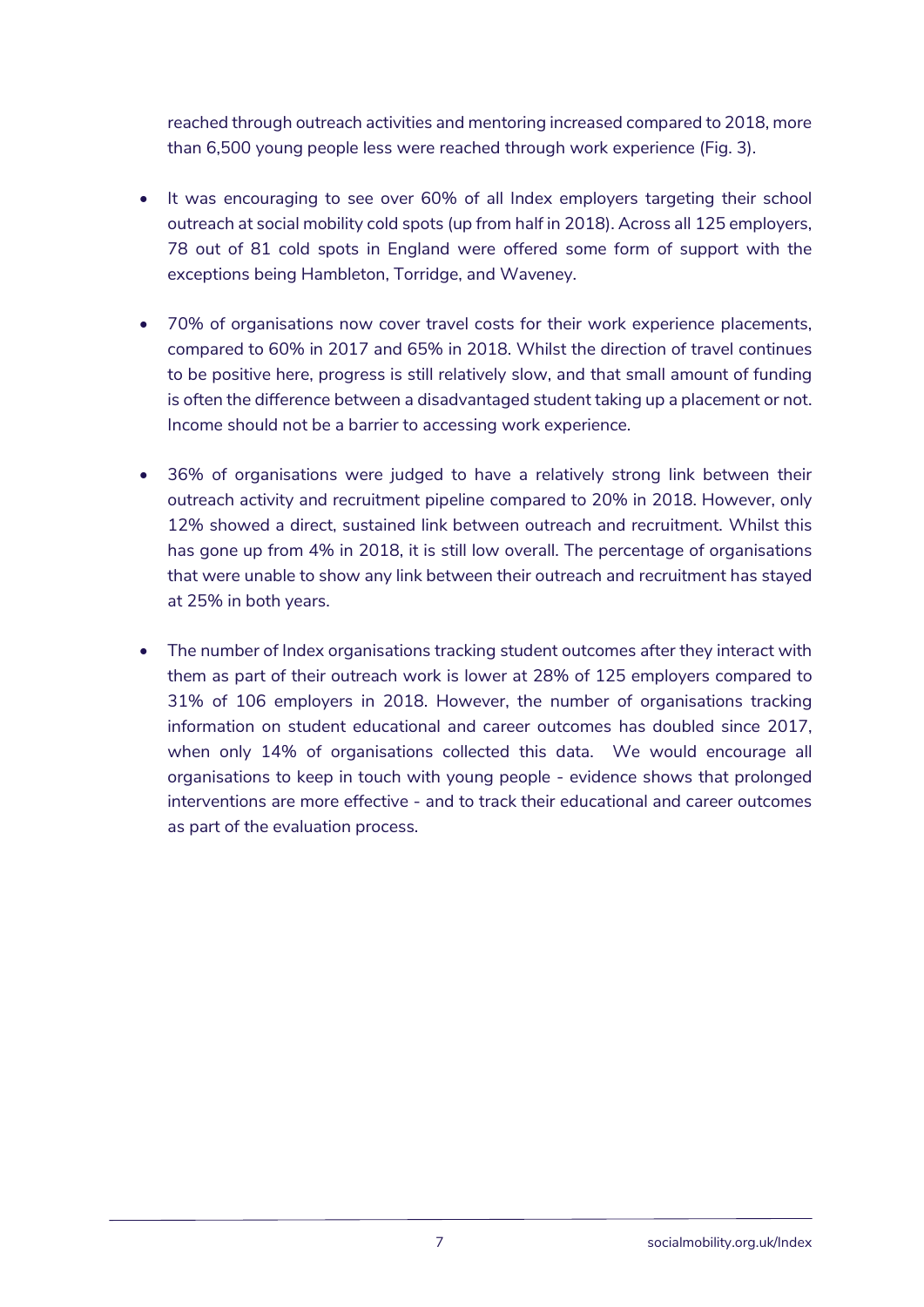#### Case Studies

#### Grant Thornton – Work experience

Grant Thornton UK have implemented a more stringent approach to informal work experience placements in the firm. CEO, David Dunckley, has signed off on new principles, as the firm believes that the informal placements that are provided for friends, family and/or client contacts do not reflect their commitment to social mobility. Commitments outlined in these principles include:

- Client contacts and/or close friends or relatives are more than welcome to apply for positions at Grant Thornton UK and will be treated in a manner that is consistent with our wider candidate pool
- It would be considered improper to exert pressure on recruiters or hiring managers in support of known contacts of clients and/or close friends or relatives for unfair advantages to be applied in a recruitment or onboarding process
- Work experience positions can be created to support local schools with which Grant Thornton UK may have relationships and to support local communities, however these positions should not be ring-fenced for known contacts of clients and/or close friends and family
- If work experience positions are created to support local schools, employees will be asked to 'match' that position for a young person from a less advantaged local school if the school being supported does not meet the thresholds set out in the firm's approach to social mobility

#### Enterprise Rent-a-Car – Evaluation of outreach

Enterprise Rent-A-Car evaluates its work with young people by tracking the educational outcomes of those taking part in their year-long Bridge Builders programme. For example, data gathered by one of the schools they worked with during 2017-18 indicated that 100% of the children taking part in the programme made expected or above expected progress with reading, with 38.5% making accelerated progress. For writing, 92% made expected or above expected progress for writing, with 46% making accelerated progress. 39% of pupil premium children who took part in the mentoring program achieved expected levels at the end of Year 6 in the reading and grammar tests and 46.2% of children met the expected levels for maths. Throughout the programme there are frequent touch points with the mentors, coordinators and teachers involved, enabling any feedback to be evaluated and acted upon.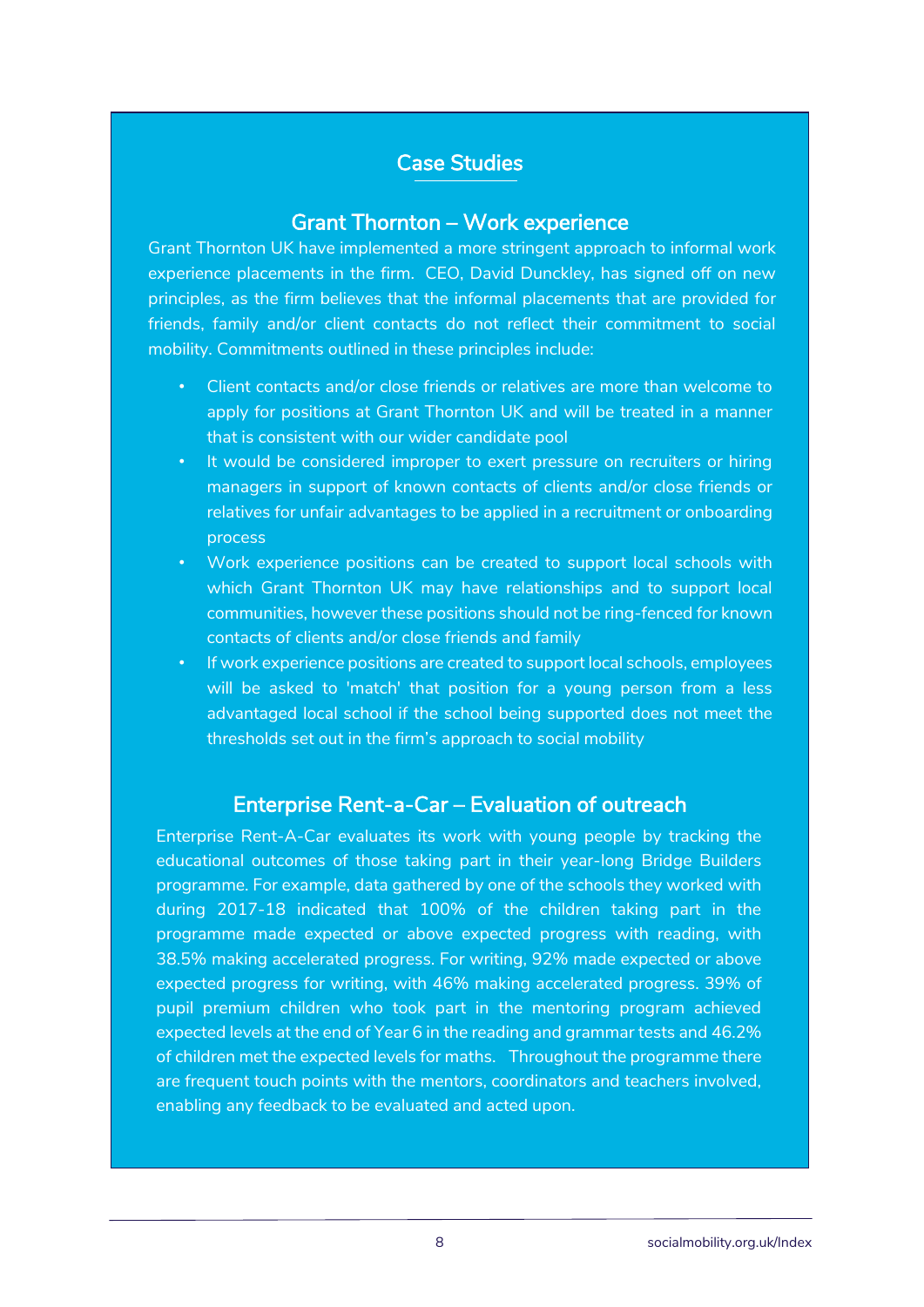## Routes in

#### What we are looking for

Well-structured non-graduate routes that provide genuine parity of esteem.

Comparable progression to graduate ones and recruitment data that shows Russell Group candidates are not unduly favoured in the recruitment process.

#### If you only do one thing

Make higher level apprenticeships the majority of your offer

#### Or

Identify why Russell Group applicants are disproportionately successful in your recruitment process relative to applications and assess whether this really reflects ability to do the job

#### Go one step further and…

Publish the average A-Level/GCSE grades and/or most common universities attended of successful hires

- After an increase in visits to universities outside the Russell Group in 2018 (see Section 4), the picture for hires amongst Index entrants has not yet shifted in the same way. In 2019, 45% of all applications were from Russell Group students compared to 62% of all successful candidates. There has been very little change in this pattern since the Index launched. In 2017, although 43% of applications were from Russell Group students, 62% of successful candidates came from these institutions. In 2018, it was 50% of all applicants vs. 66% of successful candidates. This data is skewed somewhat by the number of Index entrants from the legal sector, which hires disproportionately from these universities.
- There are still wide disparities in recruitment practices: in professional services firms 6 in 10 hires are from Russell Group universities; in government departments/agencies it is almost 8 in 10; at law firms more than 8 in 10 hires come from Russell Group universities, with some law firms hiring over 90% from these universities even where in some cases only half of their applicants come from the institutions.
- If we then only look at organisations that submitted in 2017, 2018 and 2019, we see that there have not been any significant changes in recruitment processes in relation to the Russell Group. Across all three years, just over 70% of graduate hires came from Russell Group universities, whilst between 51% and 54% of all applicants were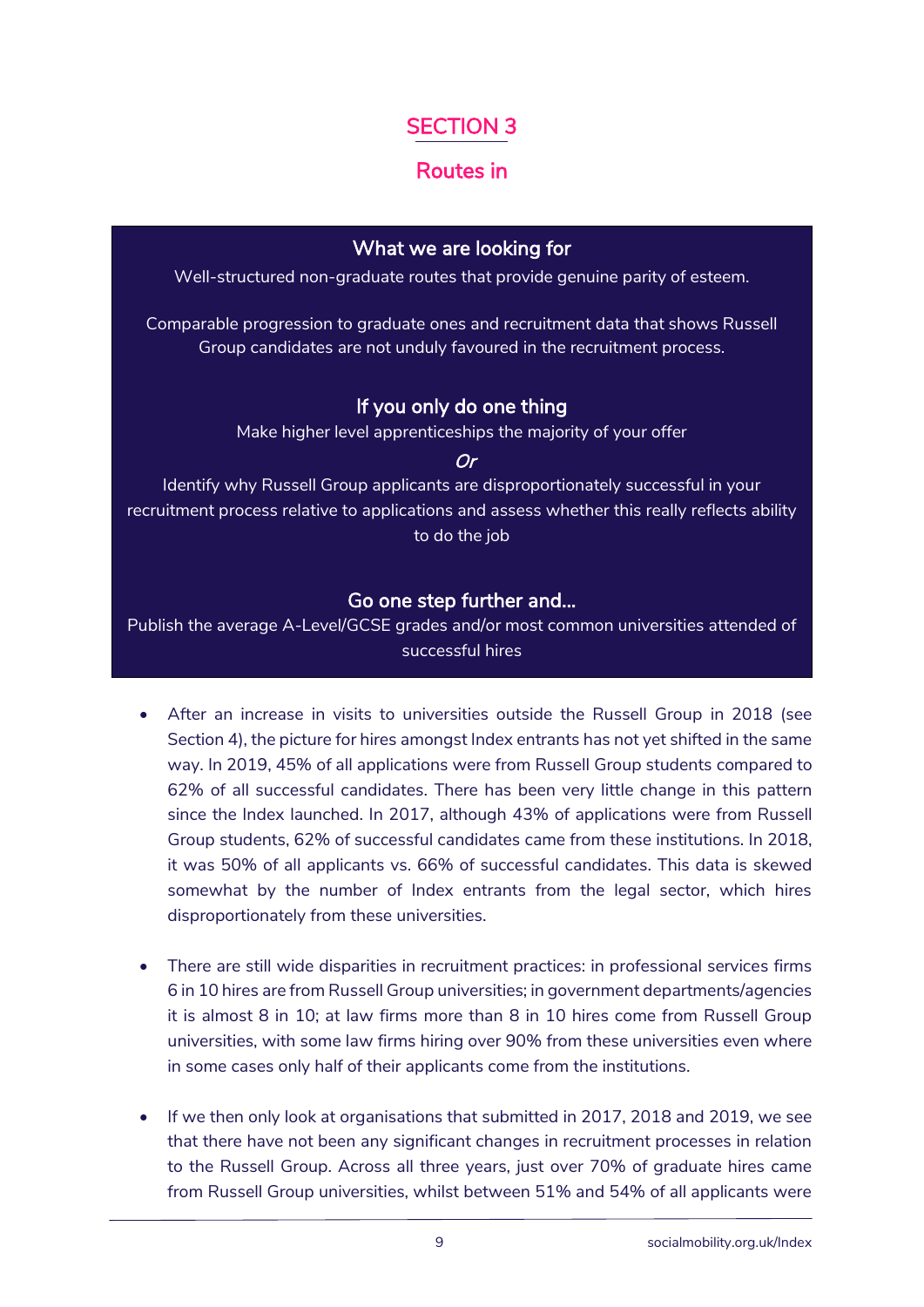Russell Group graduates. The gap between Russell Group applicants and hires is particularly noticeable amongst law firms where the percentage of graduate hires from Russell Group universities was around 85% in all three years, with just over 60% of applicants to law firms coming from the Russell Group (Fig. 4). Returning organisations in other sectors showed a decrease in Russell Group applications from 47% in 2018 to 42% in 2019, however, the percentage of Russell Group hires stayed at just below 60% across all three years (Fig. 5).





- Employers participating in the Index in 2019 on average hire graduates from 33 (22%) of the UK universities. However, for law firms, the average is 21 (14%) of the UK universities.
- Index organisations are offering over 20,000 apprenticeships for this reporting period. In 2017 (78%) and 2018 (86%), the vast majority of apprenticeships being offered were at Levels 2 and 3. In 2019, the percentage of Level 2 and 3 apprenticeships has decreased by 17% to 69%. The percentage of higher apprenticeships (L4 to L7) increased over the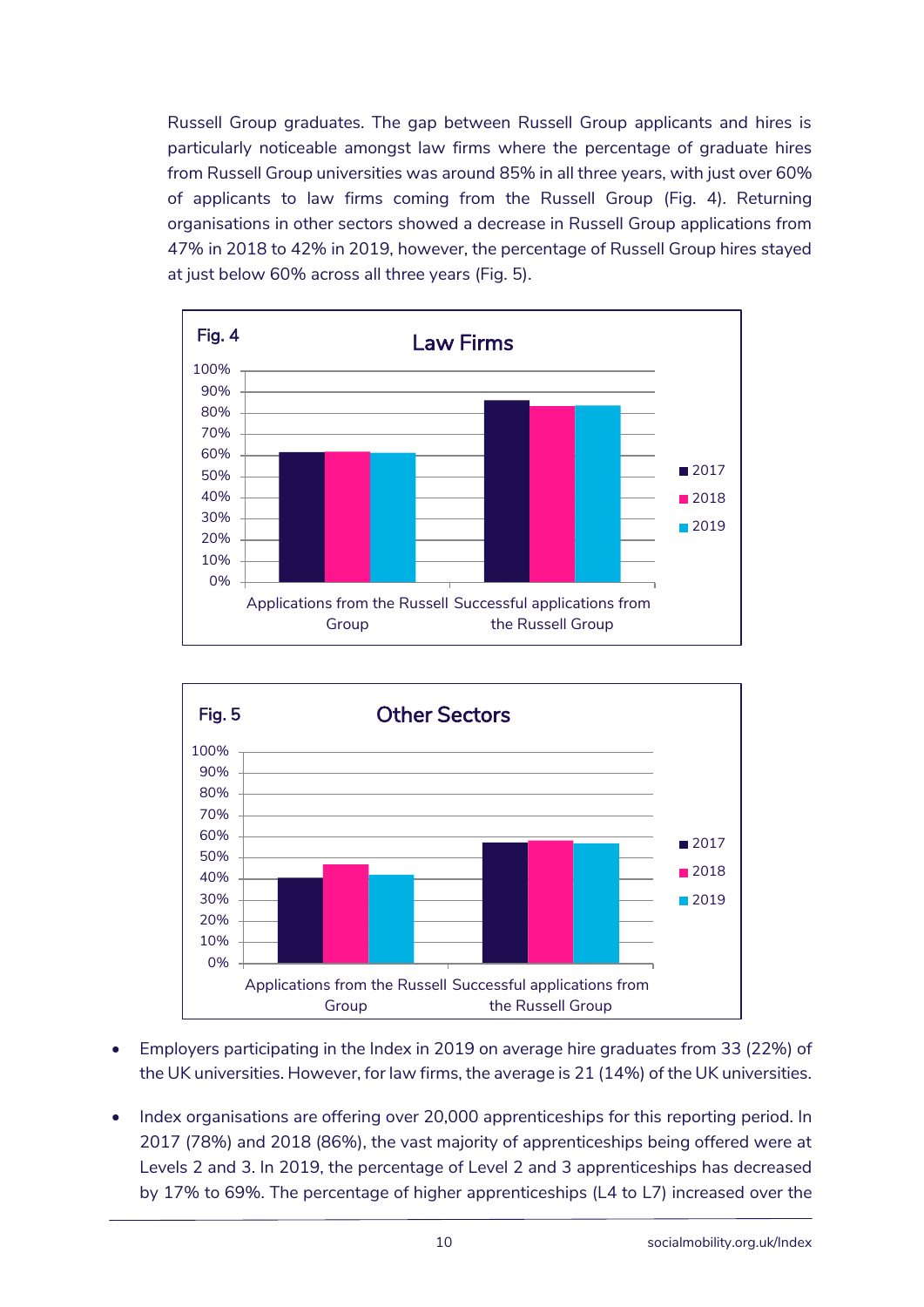last three years from 21% in 2017 to 31% in 2019. Most notably the percentage of L7 apprenticeship rose by almost 10% from 1.4% in 2018 to 11.1% in 2019. This is encouraging, as higher level apprenticeships are more likely to provide comparable progression to graduate routes. We would encourage organisations to identify the backgrounds of those taking up higher-level apprenticeships, as research suggests that those from lower socio-economic backgrounds are less likely to take up the best apprenticeships.

#### Case Studies

### Capgemini – Apprenticeship progression

Capgemini has developed a 5-year pay and progression model which enables individuals to progress through the apprenticeship grades and salary levels at an accelerated rate, when compared to the experienced hire population.

Apprentices gain recognition for their commitment and performance, with 68% achieving promotion to the next grade in 2018, 98% remaining on the programme over the course of a 6-year period and almost 500 apprenticeship completions since 2011. Capgemini has seen apprentices reach grades and salary points within the organisation that exceed those of graduates.

During the 4.5 year degree apprenticeship, the average number of promotions is 4. One of Capgemini's apprentices who graduated in 2018 is now on their competitive "Future Leaders" development programme.

#### Severn Trent – Performance of graduates in role

Following Severn Trent's 2018 submission, it was suggested that as one of the organisations that recruits more students from non-Russell Group universities, that it would be interesting for them to track applicants once they are in the organisation to see if there is any difference in performance. Severn Trent found that Non-Russell Group applicants were outperforming Russell Group graduates and that they were progressing at a higher rate. When comparing appraisal grades of employees on their graduate schemes, the percentage of Non-Russell Group graduates achieving the highest appraisal score was higher when 6.41% compared with 1.28% of the Russell Groups graduates. When looking at graduates' progression, those being promoted to either middle management, or to a higher pay grade, was higher for the Non-Russell Group, population (a total of 37.6%), compared with 34.7% of Russell Group graduates.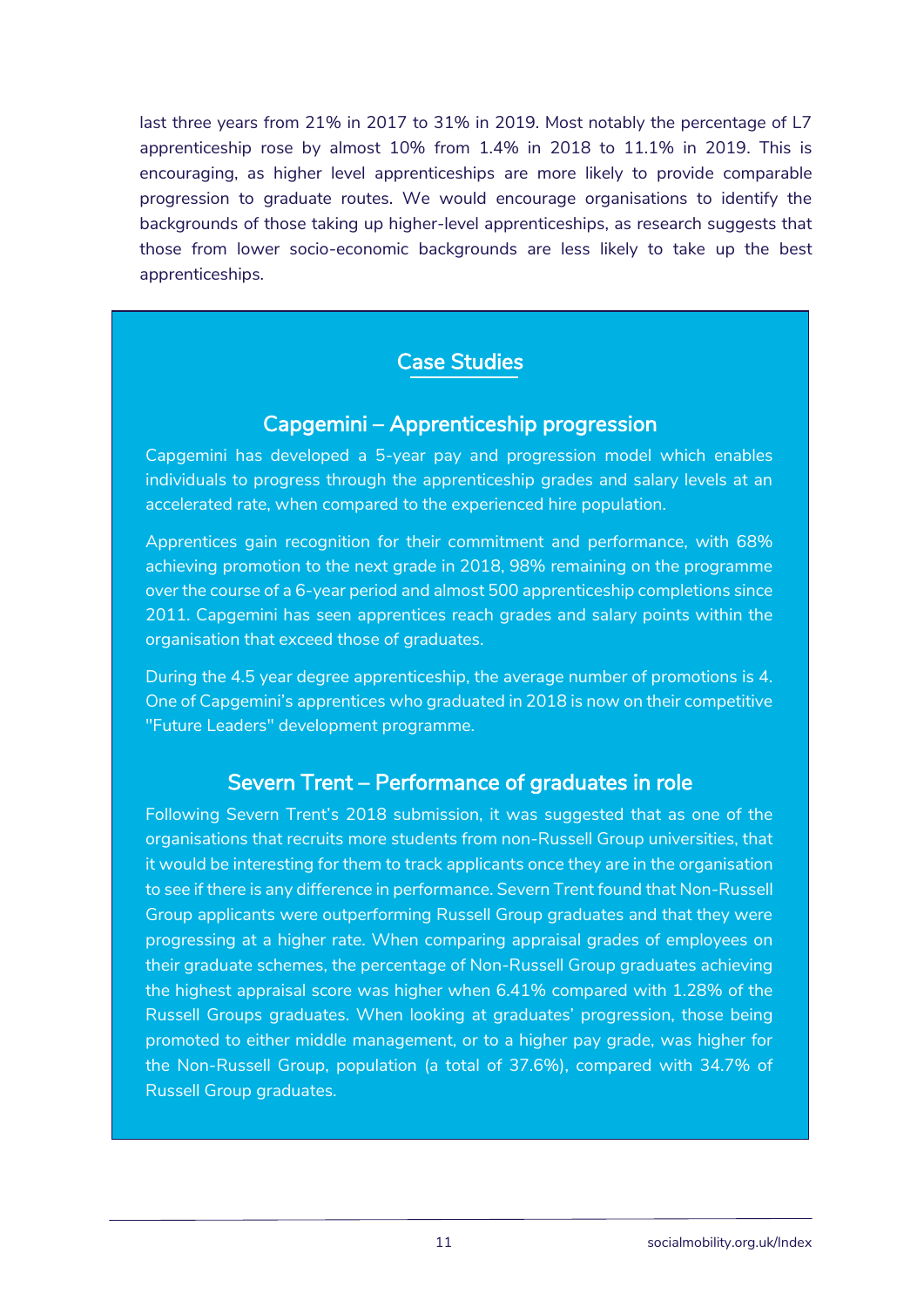# Attraction

#### What we are looking for

Innovative ways of reaching beyond graduates of the usual five to ten universities many top employers focus their efforts on

#### If you only do one thing

Widen your university visits beyond the traditional Russell Group targets

Or

Explore other ways to reach students at universities you can't visit

#### Go one step further and…

Collect data on the socio-economic backgrounds of those attending university events or accessing your resources online

- After organisations expanded or changed the universities they chose to visit for recruitment activity from 2017 to 2018, it was positive to see that the 2019 Index matched this trend; even though it would have been good to see an even bigger diversification of universities visited. In 2019, 58% of all university visits were to Russell Group institutions compared to 70% in 2017.
- For returning law firms entering the Index, the Russell Group still made up 82% of their university visits compared to 91% in 2017 and 85% in 2018. Less than 50% of university visits made by returning employers in other sectors were made to Russell Group universities in 2018 and 2019, compared to almost 60% in 2017.
- Whilst in 2018, Birmingham and Warwick universities were visited by participating employers more than Oxford, Oxford and Cambridge were back to being the most visited universities again in 2019. This is a worrying trend due to the lack of representation at these institutions. Oxford and Cambridge are visited more than 72 universities combined, however we should note that this is down from over 110 universities combined in the 2017 Index.
- For some employers, over 90% of their university visits are still to Russell Group institutions. The table [here](https://www.socialmobility.org.uk/wp-content/uploads/2020/01/SMI-2018-HESA.pdf) from the 2018 Key Findings outlines why this is problematic. It uses HESA data and shows for the Russell Group universities the percentage of: state school students (column one); students whose parents have occupations in categories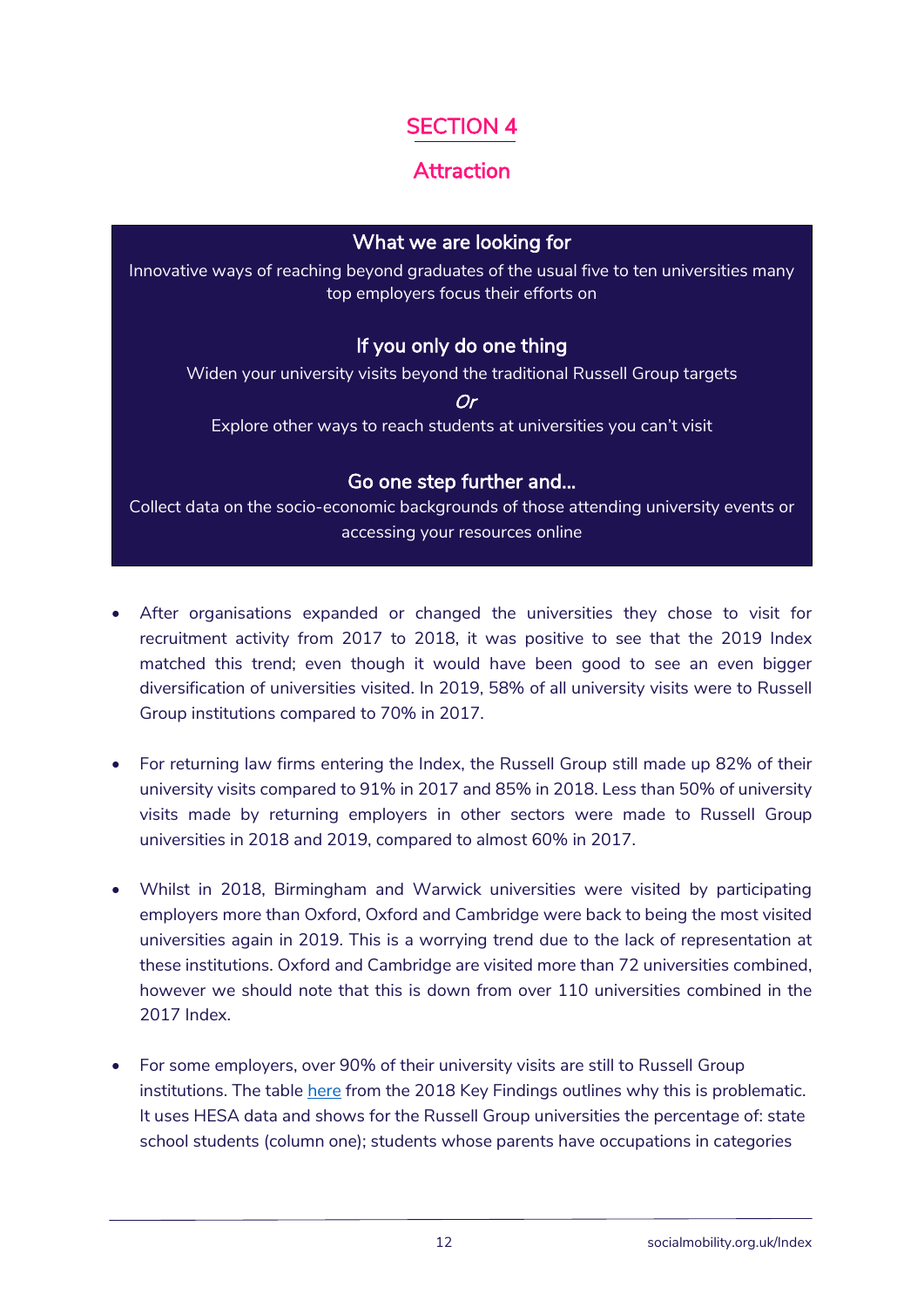4-7 for NS-SEC i.e. non- professional occupations (column 2); and students from areas of low-participation in higher education (column 3).

#### Case Studies

#### Penguin Random House UK – Reaching students not at university

As Penguin Random House have dropped their degree requirement, rather than attend university events to specifically target graduates, the publishers run JobHacks around the country that are open to anyone over 16. At these events, attendees gain an interactive and practical insight into what working in publishing is like and advice on how to enter the industry. To attract people to the event, the organisation advertises on social media and through national and regional charities, universities and colleges. To share insights from the day with those who aren't there, they share content on social channels and write blogs to summarise what goes on.

#### Linklaters – Using innovative ways to reach more students

Linklaters is using technology to reach students outside of the universities they visit and to encourage students to apply to the firm who may otherwise 'self –select' out.

The firm runs Meet & Engage online Q&A 'surgery' sessions that offer application and Assessment Day briefings, and campus presentations to students at campuses they do not attend in-person.

Linklaters is also working with a first-of-its-kind online internship that allows students from anywhere in the UK to experience working at a global law firm. The InsideSherpa platform offers free online internships where students can interact with virtual clients and colleagues in a way that replicates the day-to-day work of Linklaters. The platform allows students from any university, background or degree to undertake a series of modules which replicate the type of work they would do on a Vacation Scheme or Training Contract with Linklaters. Students receive video instructions from partners, and can access resources that will help them to complete tasks that reflect the day-to-day responsibilities of a commercial lawyer. The simulation allows students to put their skills and abilities into practice. In doing so, it supports students in making a more informed decision about their future career path.

So far over 5000 students from 330 institutions around the world have signed up to use the Virtual Internship.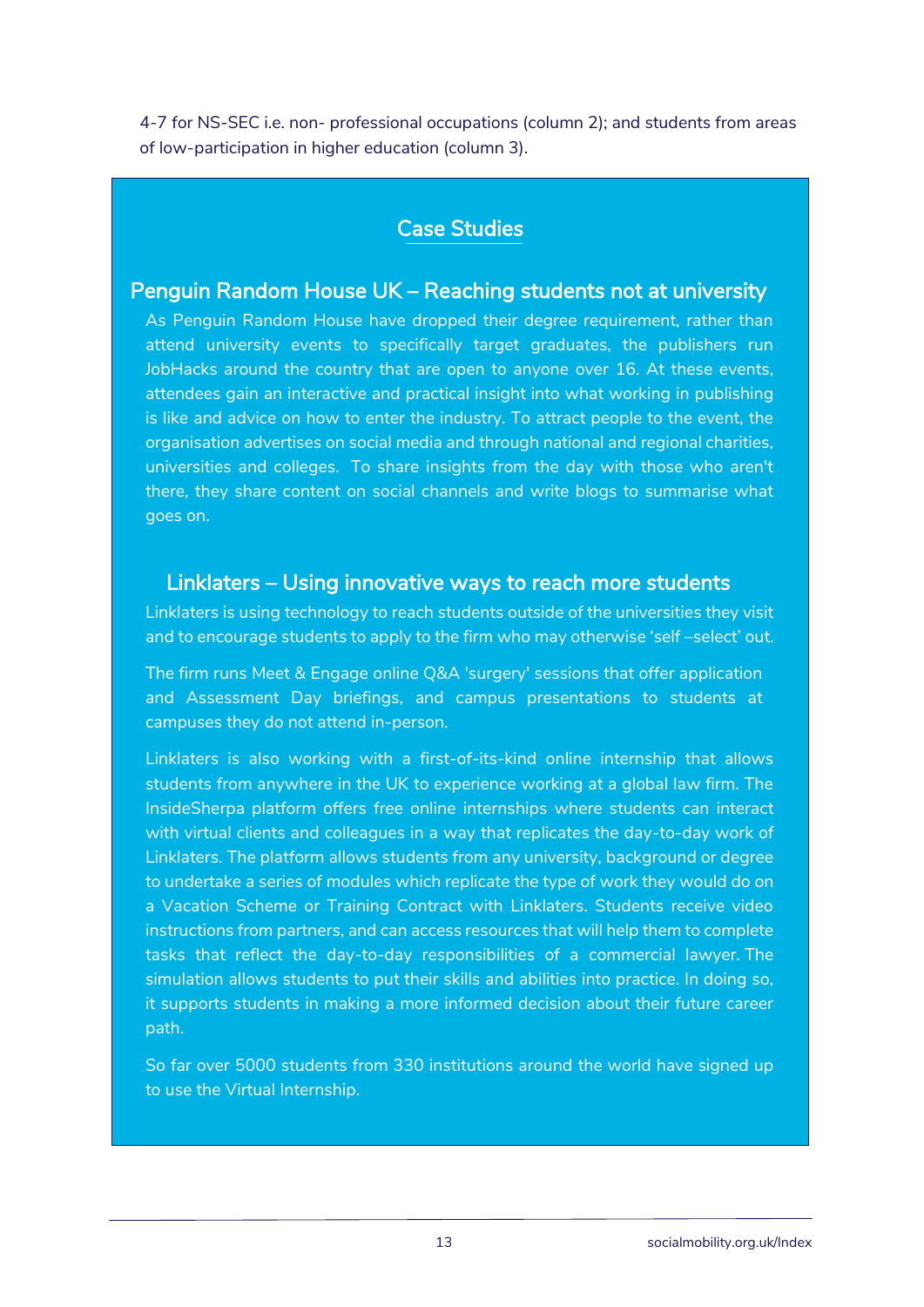# Recruitment and Selection

#### What we are looking for

Evidence that the employer: a) removes hurdles that will disproportionately affect those from lower socio-economic groups, and b) Is moving to a system that judges potential rather than past academic performance or polish.

#### If you only do one thing

Analyse and regularly monitor whether or not your recruitment process is accurately predicting potential to do the job rather than past academic performance or polish

#### Or

Consider 'pool-hiring' or taking a 'second-look' at candidates from lower socio-economic backgrounds

#### Go one step further and…

Look at socio-economic background data alongside gender and ethnicity data to see whether applicants may be facing 'double-disadvantage'

- 42% of the employers analyse their recruitment process to see where those from lower socio-economic groups fall down.
- Having added questions on intersectionality to the Index this year, we were able to show that17% of participating employers analyse whether those from lower socioeconomic backgrounds who are either successful or unsuccessful in their recruitment process are disproportionately a particular gender or ethnicity.
- It was positive to see employers continue using blind or contextualised recruitment as part of their assessment process – over 30% remove the candidate names, grades and/or university from the application/screening stage of recruitment. This is important because it is commonly acknowledged that the name, academic grades or university attended of candidates can have an unduly adverse impact on the success rates of certain demographics.
- 14% of Index organisations have removed their minimum grade requirements compared to 16% in 2018. 25% put the grades of the candidates applying to them in the context of the academic performance of the school or college attended, this number has decreased from 31% in 2017 and 27% in 2018. This downward trend is a concern, as Vikki Boliver, an academic at Durham university, has explained in relation to university access: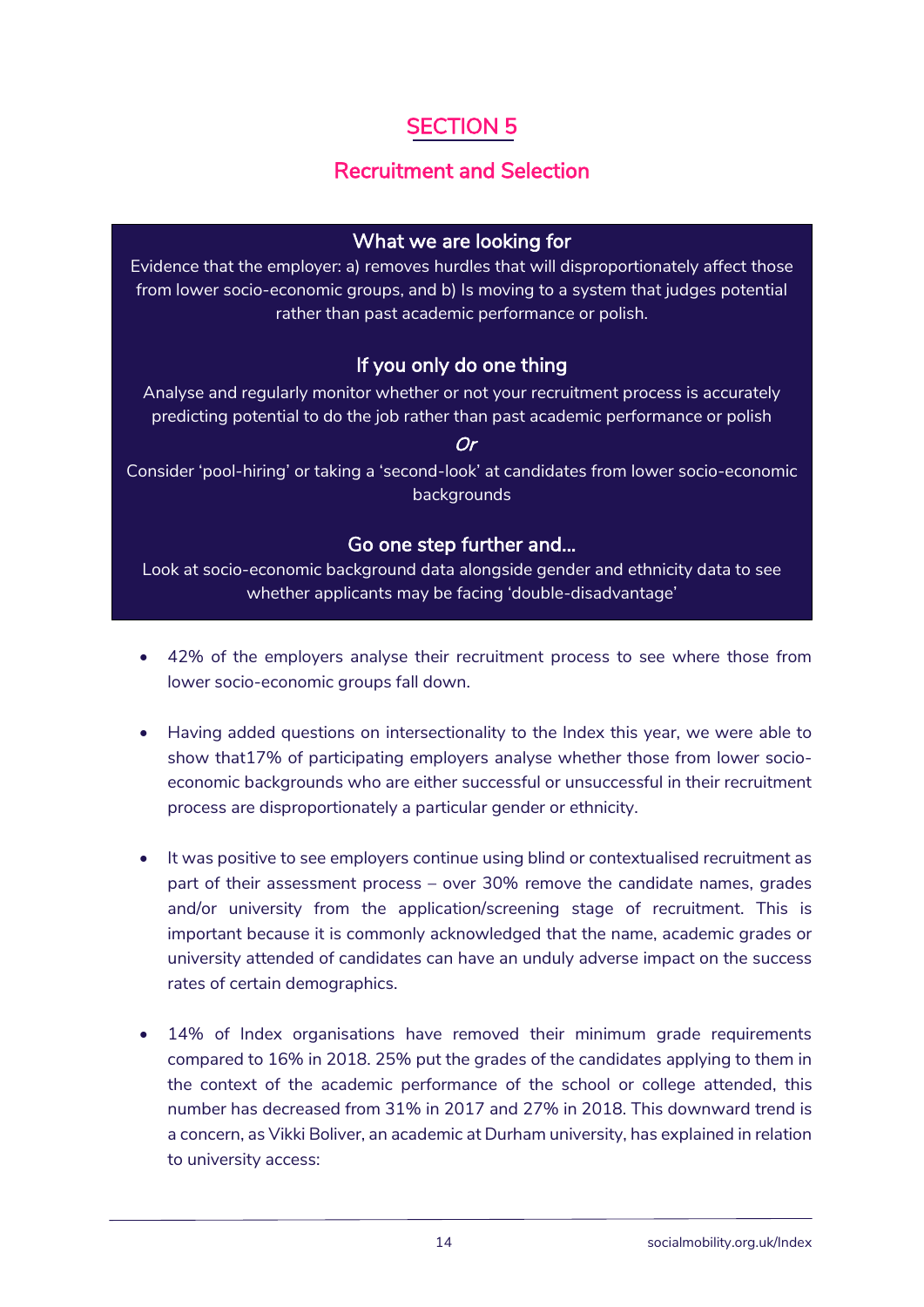"Just 1 per cent of children eligible for free school meals (FSM) achieve AAA or better at A-Level (or its equivalent) by age 18, compared to 20 per cent of all other children educated in English state schools. Only a quarter of FSM-eligible children achieve any A-Level equivalent qualifications at all, compared to half of all children not in receipt of FSM. If we accept that FSM-eligible children face significant economic and social obstacles to high achievement at school, it can be argued that it is not fair to set the bar for access to a top university at AAA+ for FSM and non-FSM children alike. " 1

- Compared to 2017 and 2018, a smaller proportion of organisations are scoring a candidates' degree and the university they attended as part of the recruitment process. Whilst the amount of work experience and extra-curricular activities is scored by less employers in 2018 and 2019 compared to 2017, employers are now increasingly looking at work experience specific to their sector and particular extracurricular activities (Fig. 6). It's particularly important to not take sector specific work experience or particular extra-curricular activities into consideration, as these are often easier to access for applicants from higher socio-economic backgrounds.
- The proportion of employers scoring whether a candidate was part of any of their outreach activities has increased in 2019, however it is still lower than 20%, reflecting that only a small number of organisations have created a strong link between their outreach activities and recruitment (see Fig. 6 & Section 2).



 $1$  Boliver, V et al. (2017) A more radical approach to contextualised admissions. Higher Education Policy Institute, p.24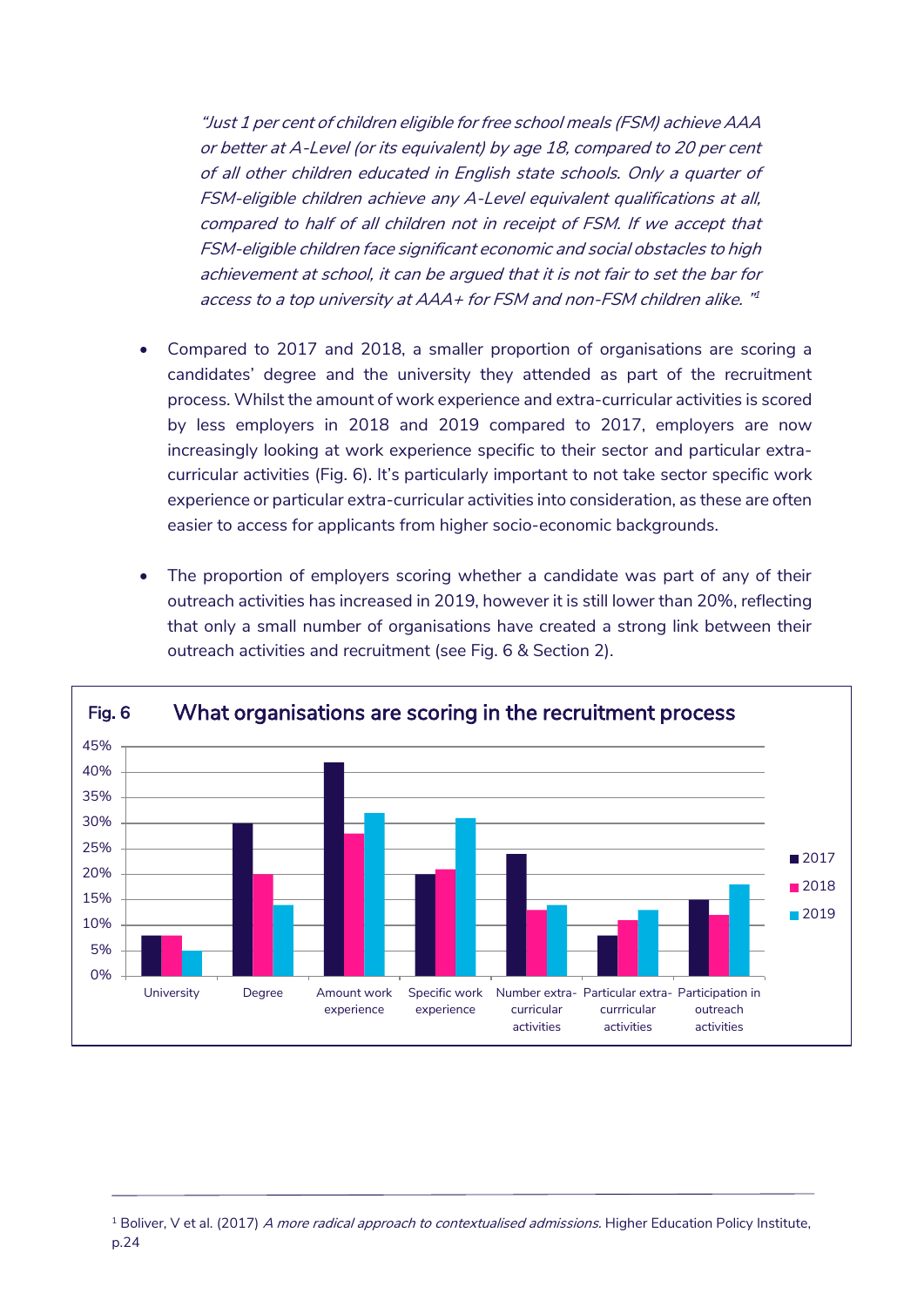In 2019, 34% of Index organisations were able to show that their recruitment process was closely linked to in-work performance or that they are in the process of creating that link, compared with 25% of the organisations from 2018 and 4% from 2017. Most of these organisations are still in the planning phase of integrating the assessment of a candidate's potential to perform in the role being recruited for into the recruitment process (2018: 11%, 2019: 27%). This shows that only very few organisations have tested their recruitment process rigorously for assessing potential, something which ought to be the fundamental purpose of a recruitment process – finding the best talent.

### Case Study

#### JLL – Taking a 'second-look' at candidates

JLL run employability events for candidates from low socio-economic backgrounds to help them prepare for the upcoming recruitment process, as well as 'summer schools' at the end of each recruitment cycle. The summer school allows candidates from low socio-economic backgrounds, that were not successful in the previous recruitment processes, to return to the organisation and find out how to develop their application, skillset and knowledge of the industry further. This provides JLL and the candidates the opportunity to have a 'second look' ahead of the next recruitment cycle. In addition, at each interview stage of the graduate recruitment process, feedback is offered to unsuccessful candidates. This can be delivered through the summer school or employability events, or via verbal feedback from the Emerging Talent team.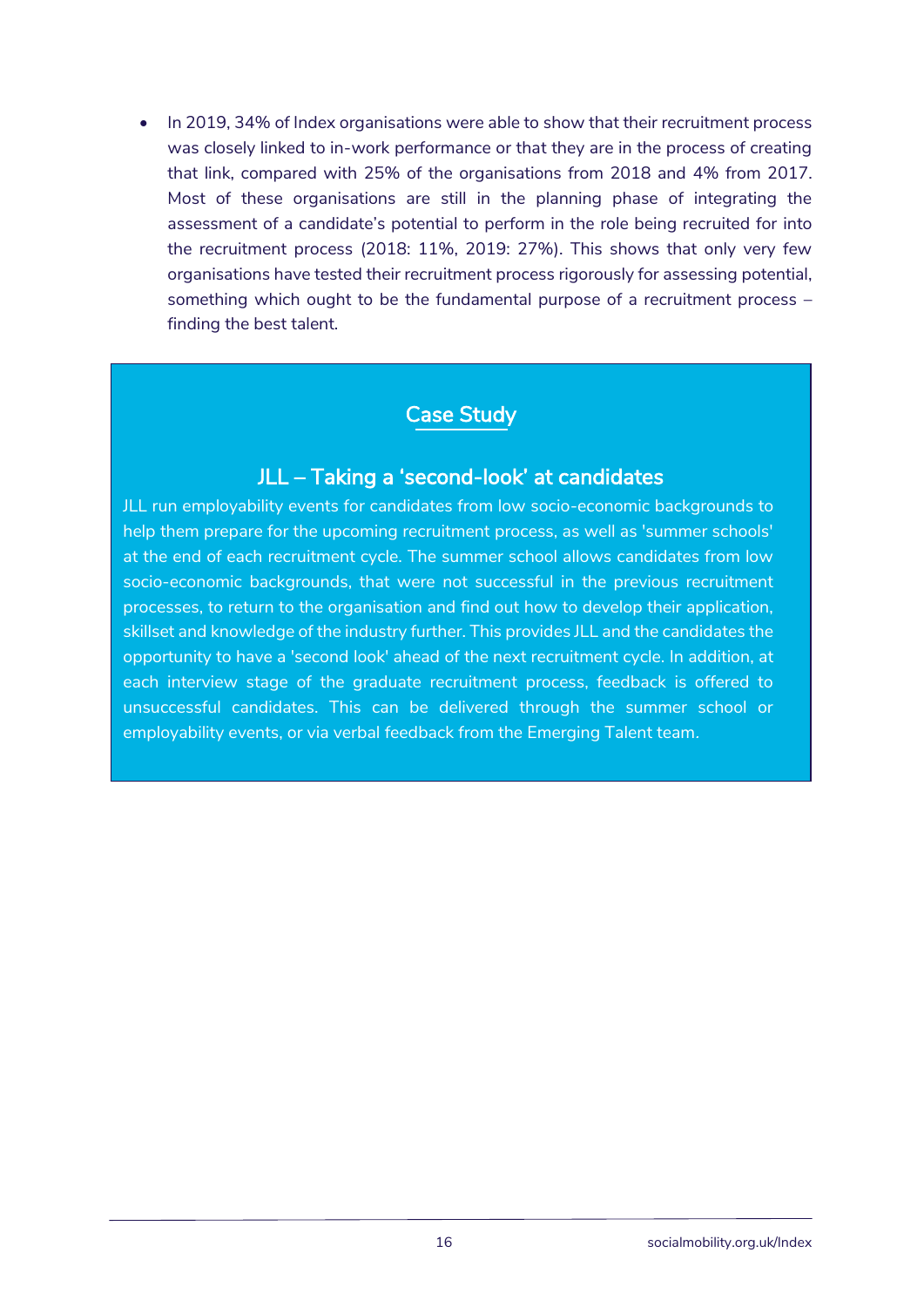# Data collection

#### What we are looking for

Rigorous analysis of the socio-economic profile of the workforce and of measures taken to improve its diversity.

#### If you only do one thing

Collect socio-economic background data for the current workforce as well as new employees.

#### Or

Publish data on the socio-economic background of your workforce to increase transparency.

#### Go one step further and…

Monitor the trajectory of the socio-economic background data of your workforce

Or

Consider setting completion rate targets for data collection

 2019 saw another increase in the number of organisations collecting certain socioeconomic background data, both for new entrants and for current employees, which is very encouraging. Fig 7. compares the percentage of organisations collecting this data for 2017, 2018 and 2019.

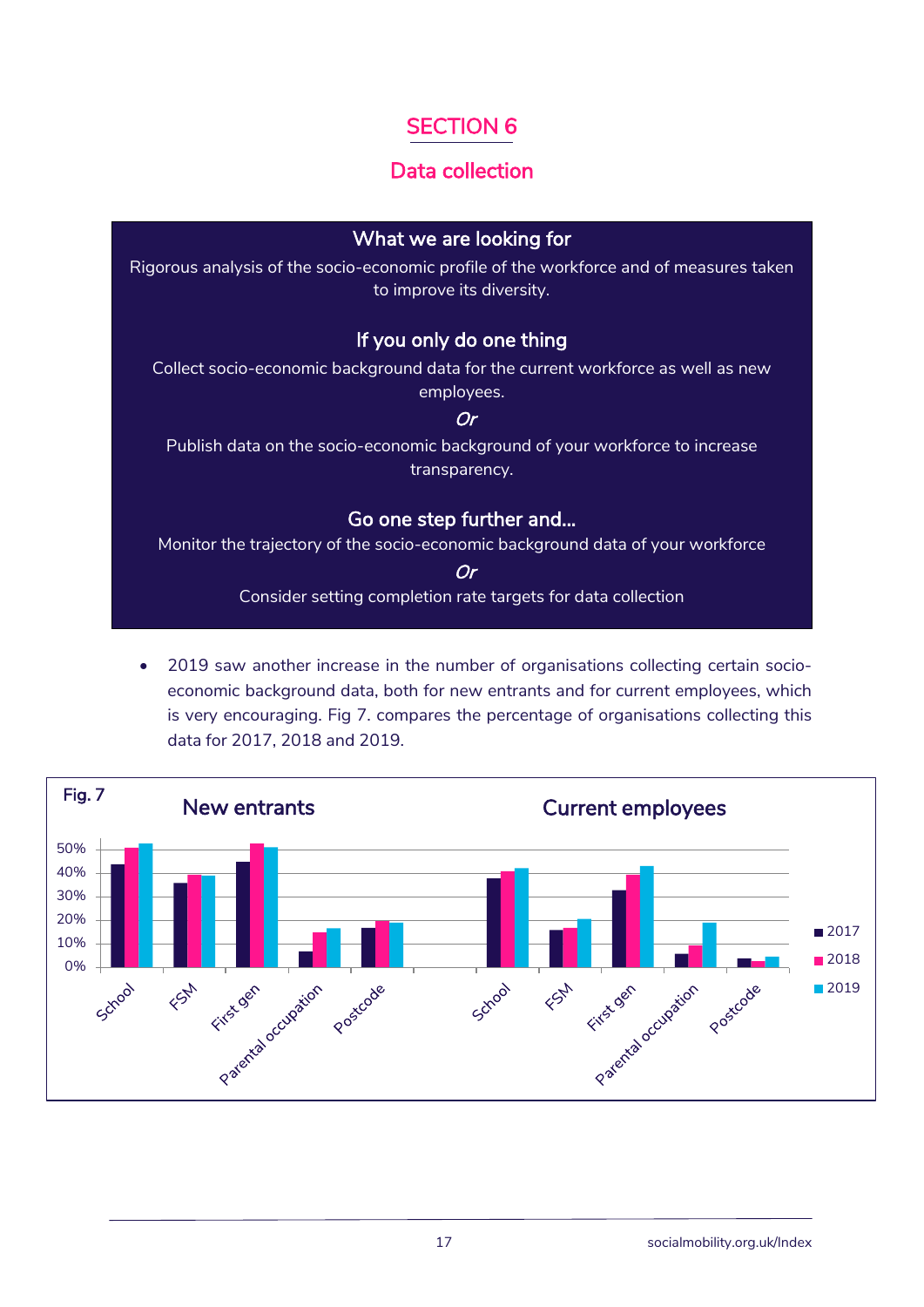A majority of employers ask their new employees whether or not their parents went to university (51%) or the type of school they attended (53%). Nearly 40% ask whether or not they were eligible for Free School Meals, whilst almost 20% ask new employees about the postcode they grew up in and 17% the occupation of their parents.

Friedman and Laurison (2019) found that traditional professional occupations are often "closed" to those without access to knowledge about the profession. For example, if you have a parent who is a doctor, you are 24 times more likely to become a doctor and if you have a parent who is a lawyer, you are 17 times more likely to become a lawyer (Fig. 8).



Friedman, S and Laurison, D (2019) The Class Ceiling: Why it Pays to be Privileged

- The number of employers asking their current employees questions about their socioeconomic background has increased and the percentage of employers collecting data on three or more questions on socio-economic background from their current employees rose from 18% in 2018 to over 30% in 2019. Over 40% ask their current employees if their parents attended university and the type of school they went too. About 20% collect information on the parental occupation and the previous eligibility for Free School meals of their current employees.
- It was also encouraging to see that more employers are starting to collect state school as two separate categories – selective and non-selective. This is important because there are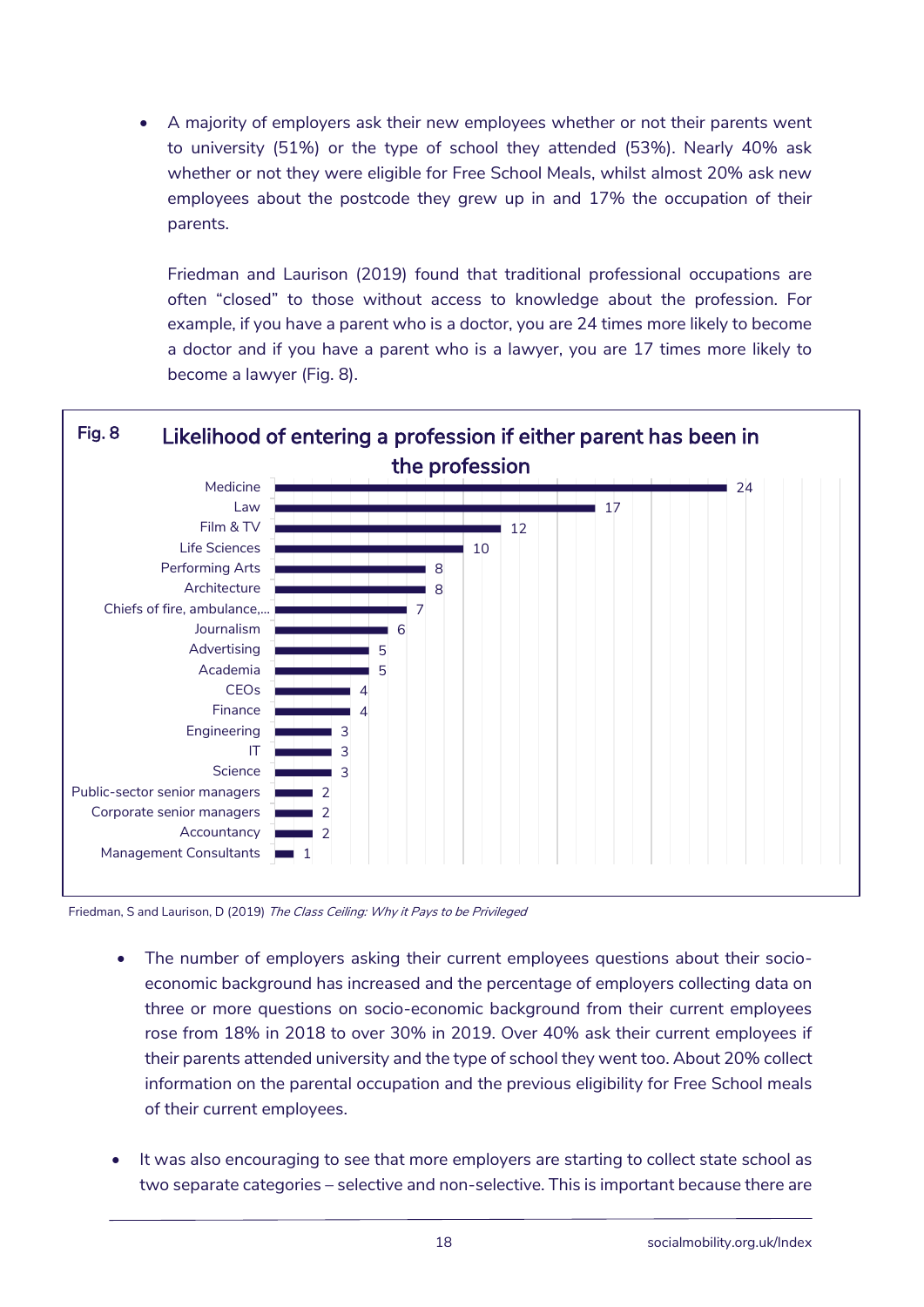4-5 times as many pupils at grammar schools that attended a prep school as those from the most disadvantaged backgrounds, so merging the groups into 1 'state school' category is likely to give an inaccurate picture of the socio-economic background of the workforce in the same way that using an overall 'BAME' category does regarding ethnicity.

- On average, 72% of new hires complete questions on their socio-economic background; for current employees the average completion rate is 48%. The completion rate has decreased for both new entrants (2018: 80%) and current employees (2018: 58%). It is important that organisations increase completion rates to these questions, as this data provides the basis on which to build your social mobility strategy.
- The vast majority of organisations do not currently publish the background data of their employees. Of the 22% of organisations that are publishing data, which is down from 27% in 2018, Fig. 9 outlines which data points they are publishing.



\* No organisations are currently publishing data on the postcode during secondary education.

 The number of organisations that are presenting their socio-economic background data to their UK Board/Management Committees is increasing. In 2017, 37% of participating organisations were presenting this data, which increased to 40% in 2018 and is now at 46% in 2019. This is encouraging, as senior level buy-in is crucial in driving social mobility work within an organisation.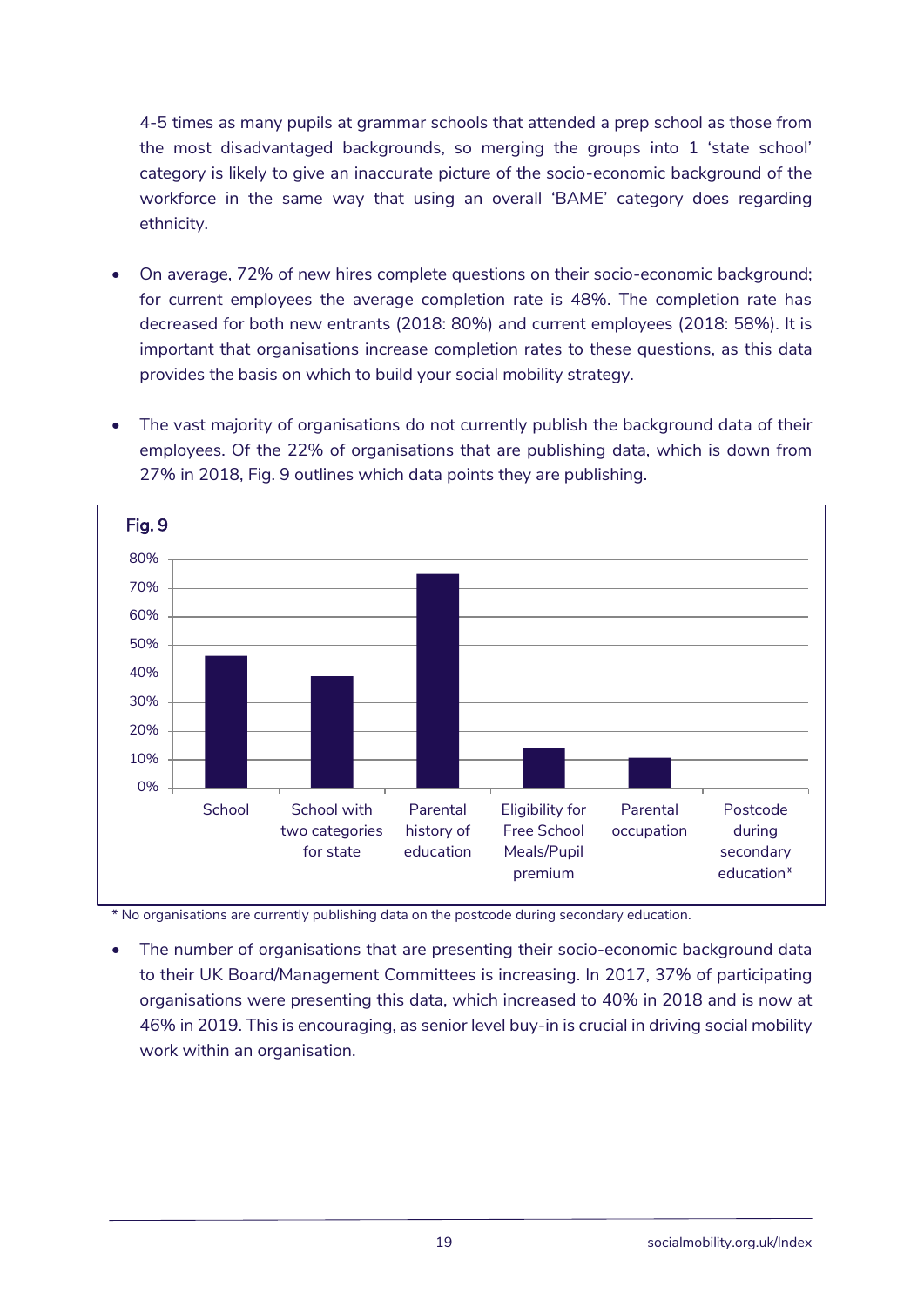#### Case Studies

#### British Land – Collecting socio-economic background data

British Land's owes its ability to collecting high quality social mobility data to its culture and values, of which "Inclusivity" is key. Chris Grigg, CEO, notes that " $by$ creating an environment where people bring their whole selves to work, we help them to be more productive." The leadership team at British Land are committed to creating and promoting an inclusive culture, which in turn promotes staff participation in indices such as the Social Mobility Employer Index. British Land's high completion rate of social mobility questions also comes from improving its Internal Communications channels; this has ensured that all related information reaches all participating employees, including the important links between the Index and British Land's values, how the Index results will further help identify areas of continued success, and areas for further development.

#### Baker McKenzie – Drilling down into the data

Baker McKenzie's inclusion team have taken an evidence led approach, drilling down into the data and analysing how different groups experience the firm throughout the employee life-cycle. The challenge however is that individual socio-economic data points do not give a complete picture of an individual's social background. The firm has developed a weighting mechanism for its socioeconomic data which allows them to group individuals in to four distinct socioeconomic groups, based on each individual's broader socio-economic profile. They are building this weighting mechanism into existing organisational processes with the hope that this will bring socio-economic data reporting up to an equivalent level of sophistication as current gender and ethnicity analysis. This approach offers the potential to more confidently report on pay, shine a spotlight on different areas of the business, highlight trends around hires, leavers, and overall population movements, as well as unlock the potential to introduce workforce targets.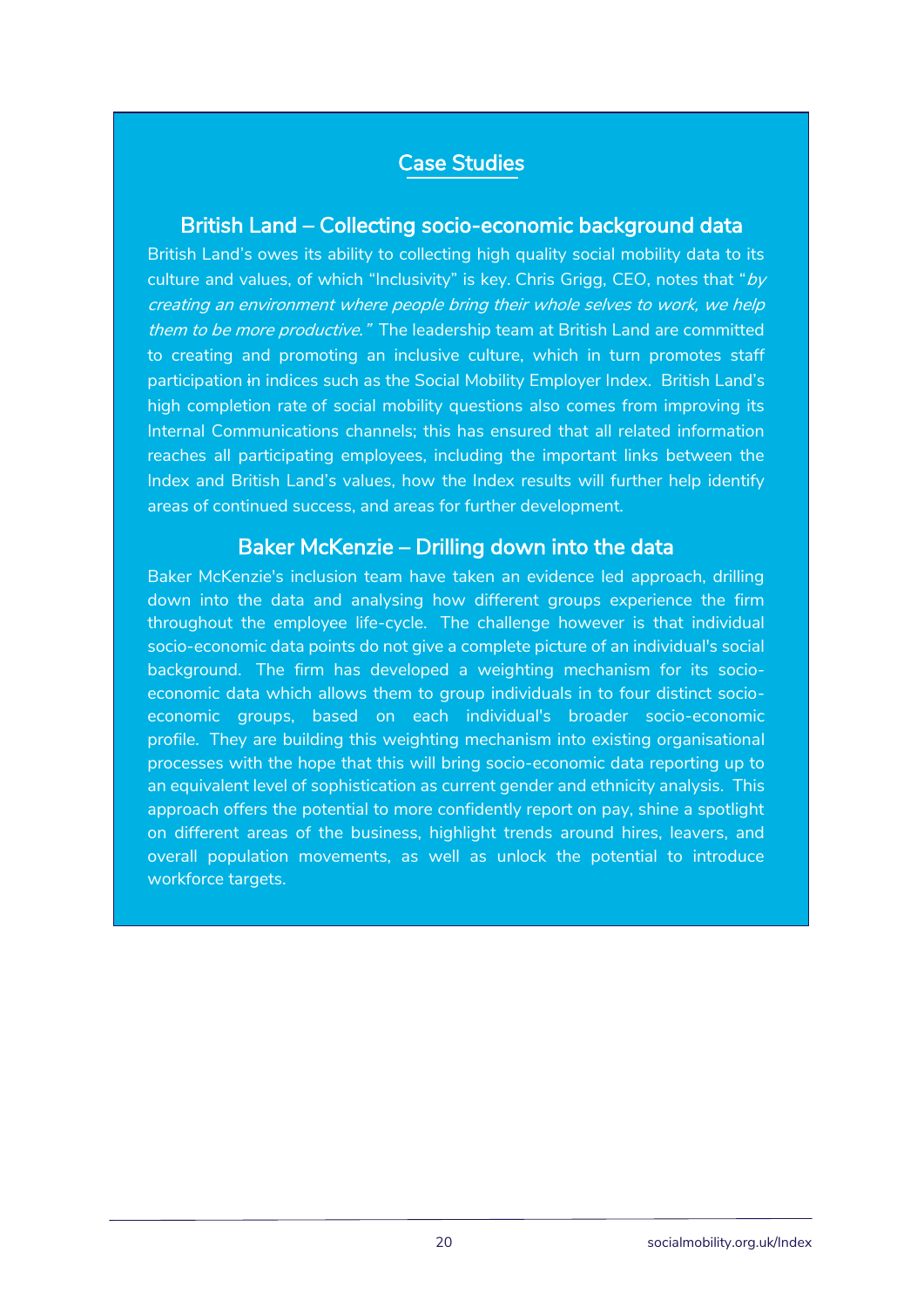# Progression, Culture and Experienced Hires

#### What we are looking for

Effective strategies that help those from lower socio-economic groups 'get on' rather than just 'get in'

#### If you only do one thing

Start to collect data on retention and progression at your organisation using socioeconomic metrics

#### Or

Investigate whether the culture of your organisation is welcoming to all social backgrounds by participating in the Index's employee survey or by conducting your own focus groups/study

#### Go one step further and…

Assess whether your organisation has a 'class pay-gap'

 Section 7 of the Employer Index was the lowest scoring section on average again in 2019. As was the case in 2018, 22% of employers collect data on retention, progression, professional qualifications and/or pay. While the number of employers collecting data on retention slightly increased compared to last year, fewer employers are collecting data on progression after an upwards trend in 2018 (Fig. 10).



\*No data was collected on appraisal grades in 2017 and 2018 and pay in 2017.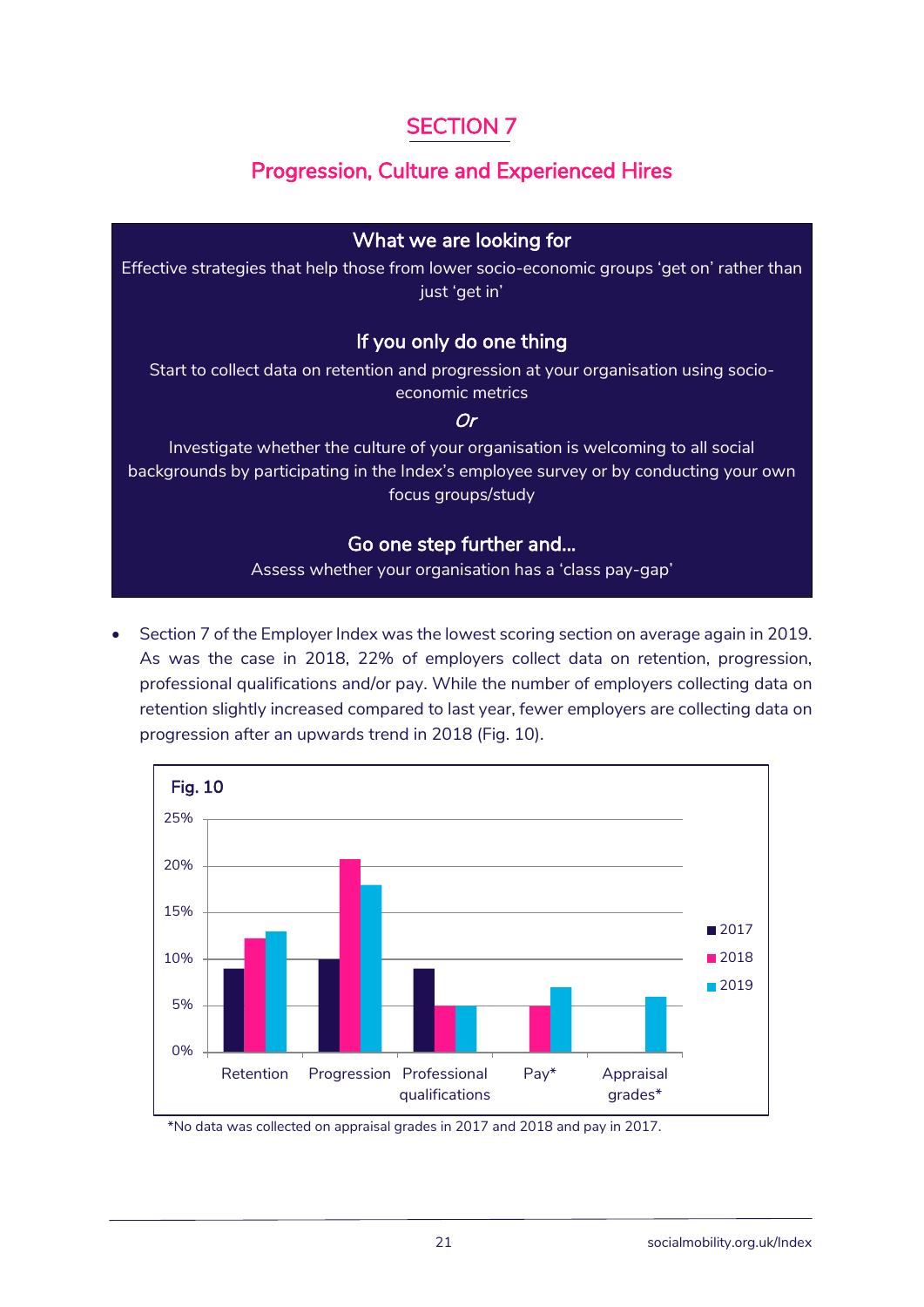- It is still the case that the majority of organisations are not collecting this data. We would encourage employers to use data collection as a starting point for their work in this area, as collecting this data means they will be much better equipped to identify the areas their business needs to focus on.
- We also asked employers whether or not they were tracking if their organisation had a 'class' pay gap, and 7% are currently doing this compared to 5% of Index entrants in 2018. As we know from the Social Mobility Commission's '[Class Pay G](https://assets.publishing.service.gov.uk/government/uploads/system/uploads/attachment_data/file/596945/The_class_pay_gap_and_intergenerational_worklessness.pdf)ap' report, it is important to measure this data because "even when those from working-class backgrounds are similar to those from advantaged backgrounds in every way we can measure, they still face a 7% or £2242 a year pay gap in Britain's professional and managerial occupations."
- Of the 22% of employers that are collecting data on retention, progression, professional qualifications and/or pay, 37% analyse if those who may have different results are disproportionately a particular gender or ethnicity.
- There has been a positive upwards trend in employers requesting shortlists for experienced hire roles include candidates from under-represented socio-economic backgrounds. 21% of employers now ask external recruiters to see a diverse range of candidates on socio-economic background compared to 12% in 2018 and 14% in 2017.
- An increasing number of employers have a strategy in place for improving retention or progression for those from lower socio-economic backgrounds. Whilst in 2018, 12% of Index entrants had a strategy in place, 21% of entrants in 2019 do.
- Only 17% of employers have examined the role of internal sponsors within their organisation (i.e. senior staff who support the career progression of more junior staff) to see whether junior staff from lower socio-economic backgrounds receive a comparable level of sponsorship or work allocation to those from more advantaged backgrounds. Whilst junior colleagues will develop working relationships with senior ones naturally, it is increasingly understood that this can lead to those from more privileged backgrounds getting a faster rate of progression because they have a shared social/cultural background with influential senior people in the organisation and are sponsored accordingly. It is therefore important that organisations take steps to level the playing field for sponsorship/mentoring to ensure that the opportunities to make connections are not largely informal i.e. through sports teams, trips abroad, etc. and that those from all backgrounds have a mechanism by which they can interact with senior people in your organisation and find people that can mentor them.
- 38% of participating employers examine whether those from lower socio-economic backgrounds feel that the culture of their workplace is welcoming to them as well as to other under-represented groups. We encourage all organisations to examine whether the culture of their workplace is seen as welcoming if you are, in shorthand, from a working class background rather than a middle class one, as those who have looked at this are finding staff who are quietly feeling uncomfortable and sometimes leave as a result.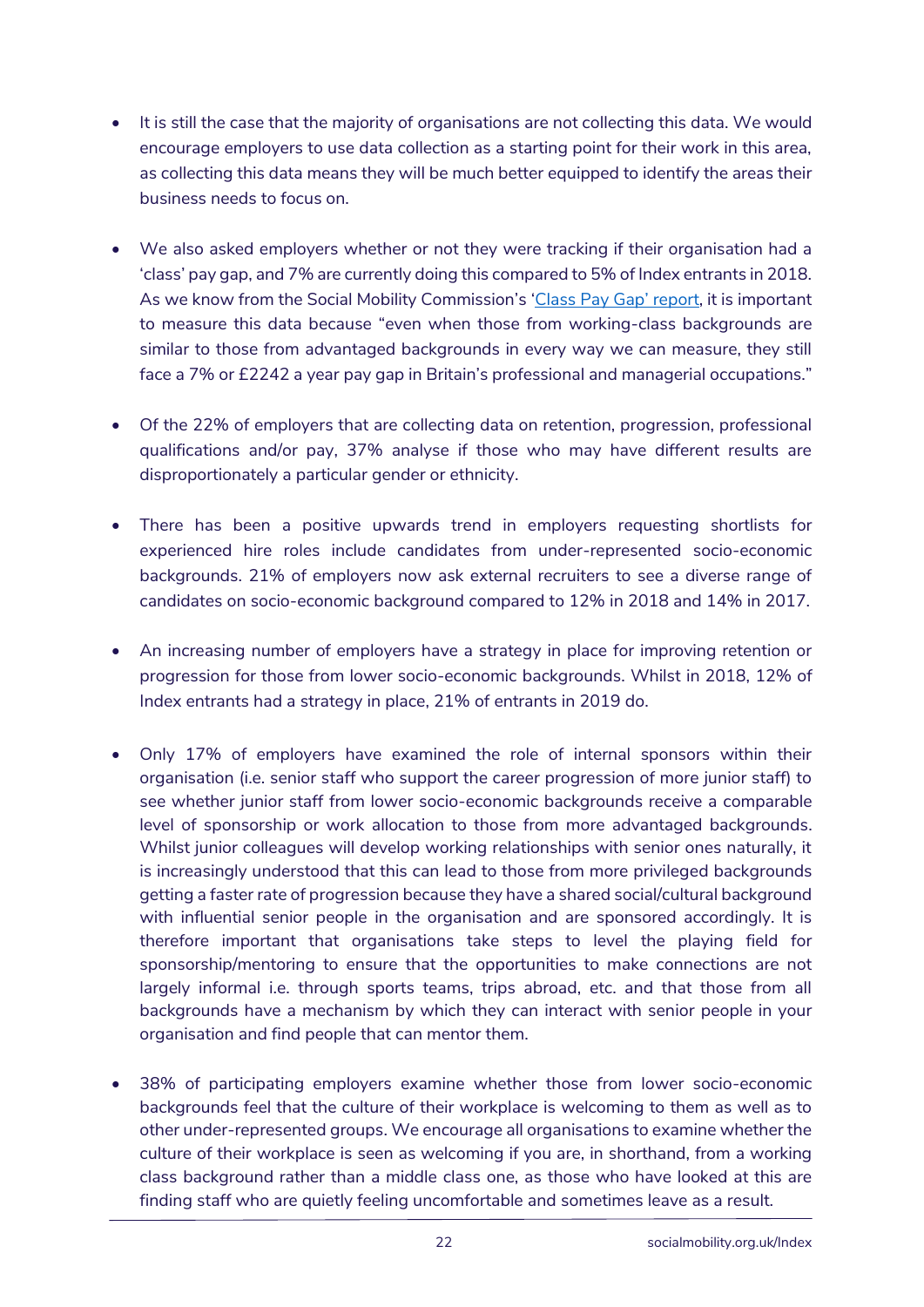60% of Index organisations currently offer financial incentives to employees who recommend a candidate who is then hired; this number did not change compared to 2018. This practice should be treated with caution, as it could be mitigating against efforts to diversify the organisation by giving weight to personal networks. We'd encourage organisations to monitor the backgrounds of employees coming into their organisation in this way.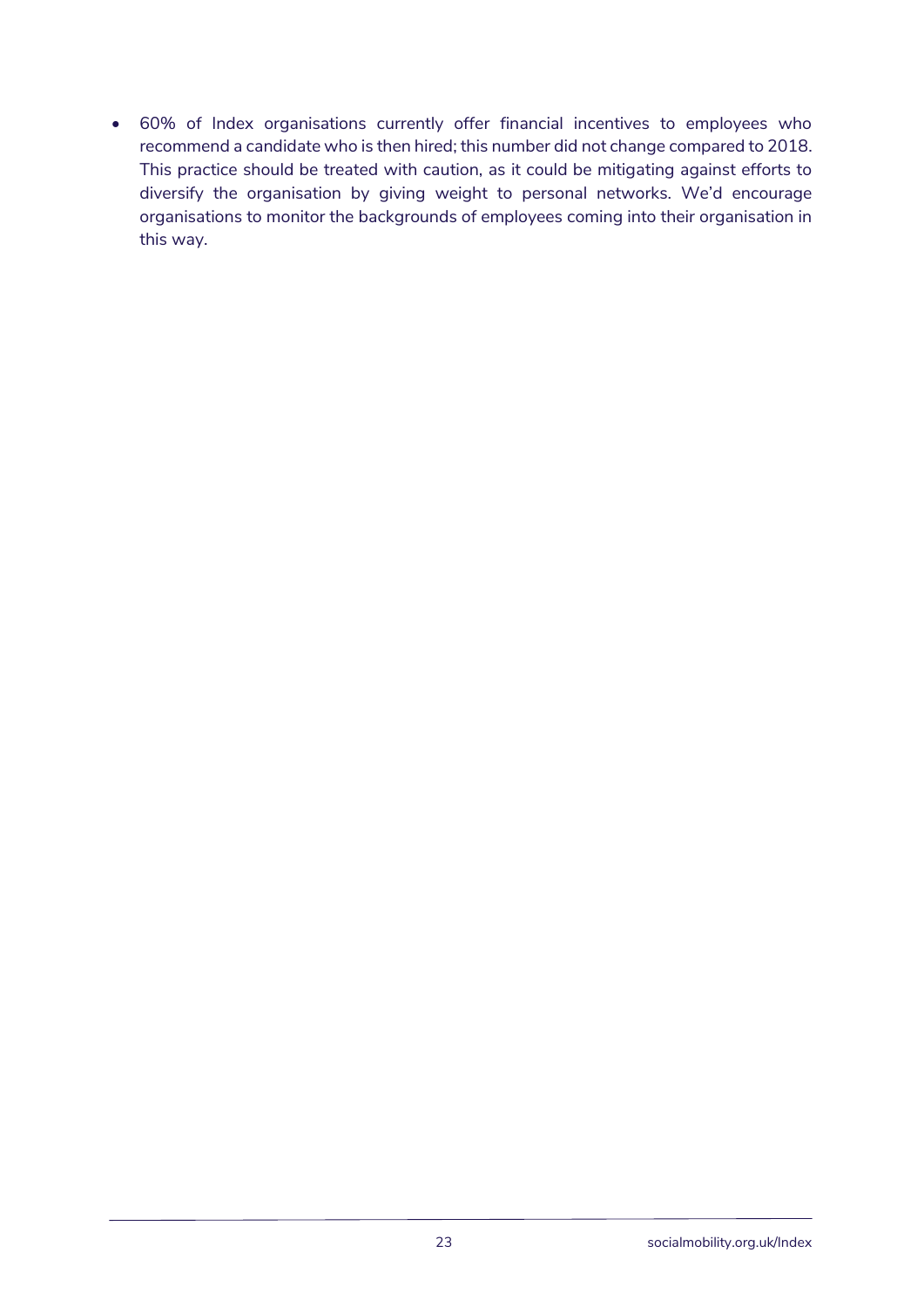### Case Studies

#### PwC – Progression

PwC have been tracking the socio-economic background of their employees for several years, focussing on four questions measuring socio-economic background school type, parental occupation, parental education and free school meals. They have analysed the progression and retention of their staff by all four of these measures, ethnicity and gender for the proportion of employees for whom they have this data by matching it with promotion and leavers data from their HR system. Their progression data shows that across most of the measures of socio-economic background, people working for PwC from less privileged backgrounds are promoted roughly at the same or at a slightly lower than average rate. This varies by grade across the business. PwC are committed to gaining more socio-economic background data on their employees as well as tracking the performance and progression of employees more closely, which is why they have just launched a firmwide survey to their UK workforce. This involved an email sent directly from an Executive Board member to all 20,000+ employees, and ongoing social mobility related internal communication messages to increase the proportion of PwC employees for whom they have socio-economic background data.

#### KPMG – Understanding the socio-economic background pay gap

In 2016 KPMG became the first UK business to publish comprehensive data on the socio-economic background of its workforce. Over the past two years, KPMG has been using available data to start analysing the pay gap between employees from a higher socio-economic background versus other socio-economic backgrounds, following methodology as recommended by Dr Sam Friedman. Taking guidance from the Bridge Group, the firm uses parental occupation as the widely acknowledged strongest indicator of socio-economic background to conduct this analysis.

The pay gap analysis has enabled the firm to understand in more detail where further action is needed, particularly when broken down by grade. With a current response rate to parental occupation questions standing at 63%, KPMG has committed publically to setting a Socio-Economic Background target – to complement those which they have already published on Gender, Ethnicity, Disability and LGBT – once the response rate is at 75%. The firm is also committed to working with thought-leaders, policy-makers and other organisations on the development of a common approach to measuring the socio-economic background pay gap.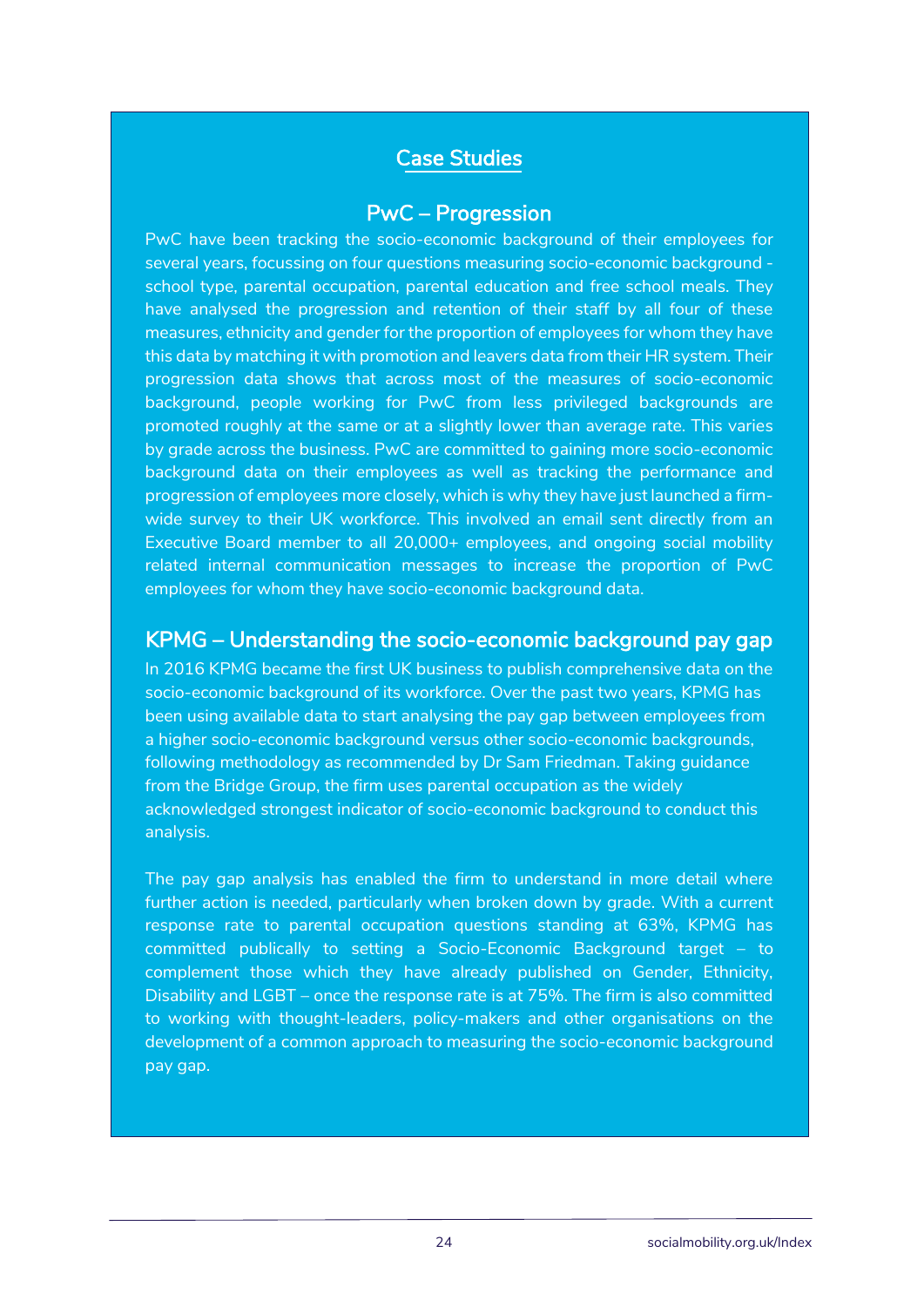#### **Advocacy**

#### What we are looking for

Action to engage staff and your suppliers/clients in your organisation's efforts to improve social mobility

#### If you only do one thing

Talk to employees about why your organisation is taking action on social mobility – to help you find the best talent

Or

Encourage your supply-chains to take action on social mobility

#### Go one step further and…

Implement a social mobility strategy

- One of the most significant findings of the 2018 Index was that having a workforce that is diverse in terms of social background is becoming increasingly important to the majority of employers. This trend has been confirmed by the 2019 Index.
- 85% of respondents to a question about client priorities said that they feel their clients care about the socio-economic diversity of their organisation's workforce – close to those saying race (96%) and gender (99%). Even when organisations who did not answer the question are included, 63% of all Index organisations said socio-economic background compared to 71% saying race and 74% saying gender. This is an increase from last year, when 74% (48%) considered socio-economic diversity to be a priority for their clients. In 2019, social mobility has been attributed the same importance by employers as gender was in 2018 (Fig. 11).

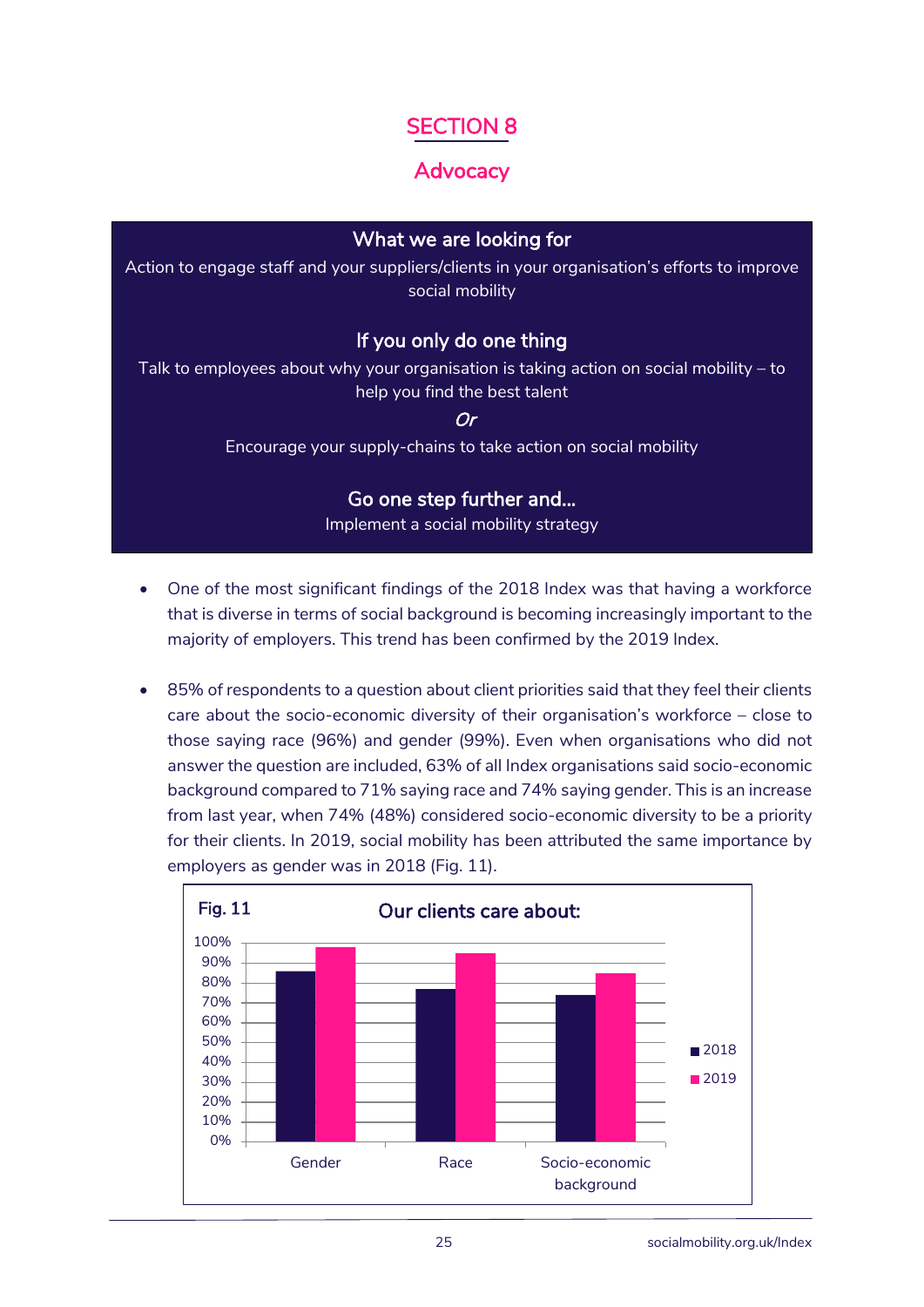- The percentage of employers setting social mobility targets increased from 21% in 2017 and 2018 to 28% in 2019. However, at the same time, less employers now encourage firms in their supply chain to take action on social mobility, with the number decreasing from 44% in 2018 to 36% in 2019. Given the purchasing power represented in the 125 Index employers, we would strongly encourage more organisations to view this as a key part of their social mobility strategy.
- Whilst in 2017, we found that more Index organisations were engaging in external advocacy around social mobility rather than in discussing it internally, the topic is now equally addressed internally and externally. The number of employers encouraging employees to share their social mobility stories within the organisation decreased slightly in 2019 to 62%, but is still higher than the 45% of organisations doing this when the Index started. The number of organisations sharing what they do on social mobility with other organisations has risen from 61% in 2018 to 63% in 2019 (Fig. 12).

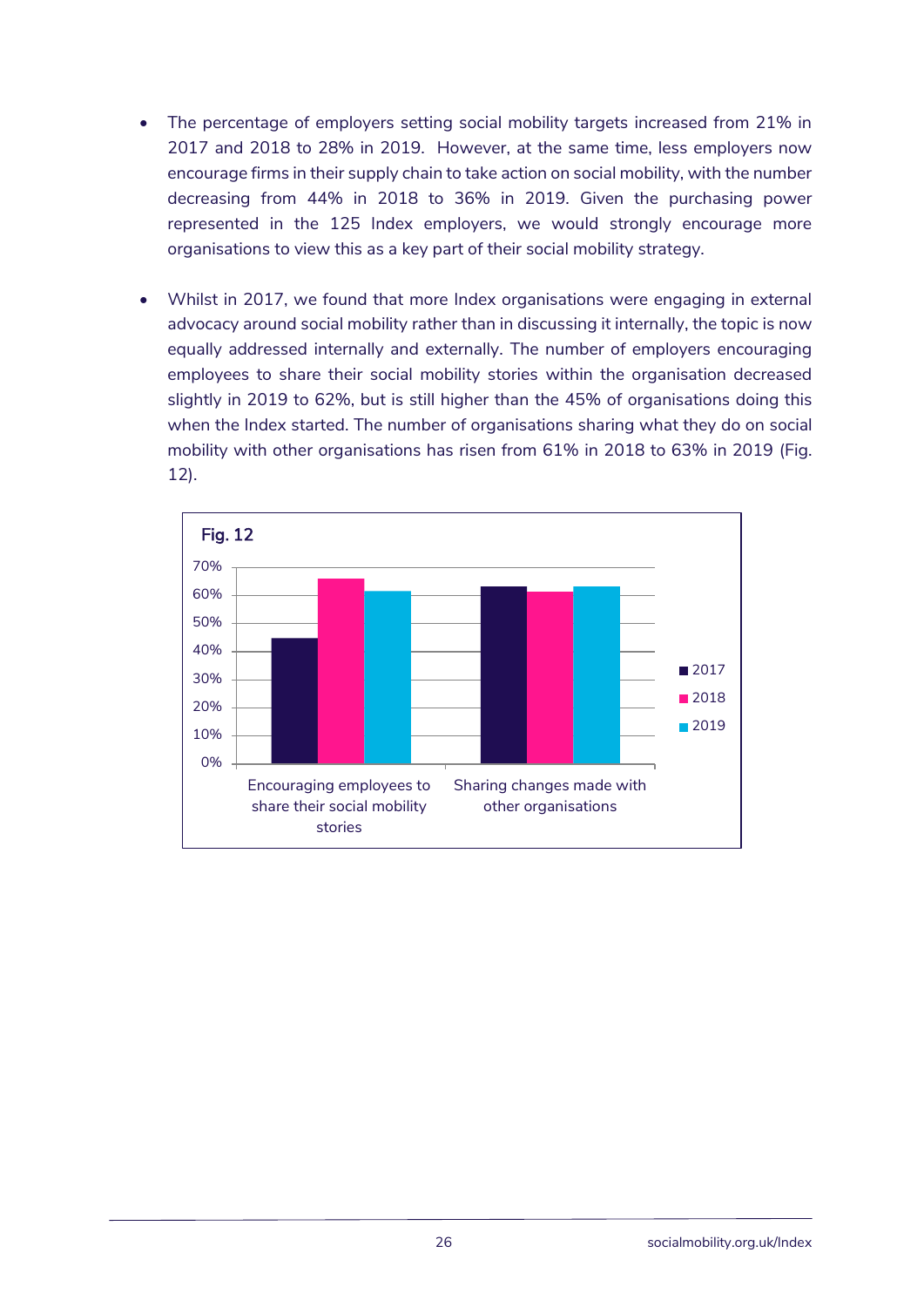#### Case Studies

#### Aviva – Internal Advocacy

Aviva has been encouraging employees to act as role models for those in Aviva, or entering Aviva. This is done through a number of ways including:

- An Origins Community (Employee Resource Group), which celebrates and champions people from different socio-economic backgrounds as well as race, ethnicity and religion. The community regularly shares updates and stories via our intranet and social media.
- Employees from lower socio-economic backgrounds who have often joined Aviva via social mobility partnerships tell their stories via videos, which are shared on their career website, internal channels and public social media accounts.
- Aviva's Origins Community and Origins internship is sponsored by two members of the Aviva Leadership Team, Chetan Singh and Euan Morris. They have helped champion social mobility across Aviva through their work with Origins, but also through video addresses and events to all staff, in which they talk about the importance of social mobility and equal opportunity.

#### Ministry of Justice – Strategic plan

The Ministry of Justice (MoJ) have a three-year vision outlined in a 2019-22 Social Mobility Strategic Plan, which includes advocating for social mobility across the Civil Service and encouraging suppliers to take action on social mobility.

MoJ's Head of Social Mobility has consulted on social mobility initiatives with leaders at HMRC, Home Office, MoD, FCO, DfID, Treasury, Judicial Office, Department for International Trade and Jacobs. At five Social Mobility Live events in November 2018, MoJ engaged with over 400 Civil Service delegates and partners from other organisations, including Grant Thornton, Middlesex and Nottingham Trent universities, EY Foundation, Timpson Group and Glasgow Council.

MoJ Commercial has redrafted its Equality and Diversity policy for procurement to include a commitment to social mobility in tender documentation. This approach has been shared with other public-sector bodies, who have expressed a commitment to influence their supply chains. An example of this is HMP Berwyn, in North Wales, where MoJ committed to deliver a construction project that engaged the local community, helping it to achieve economic growth through infrastructure investment.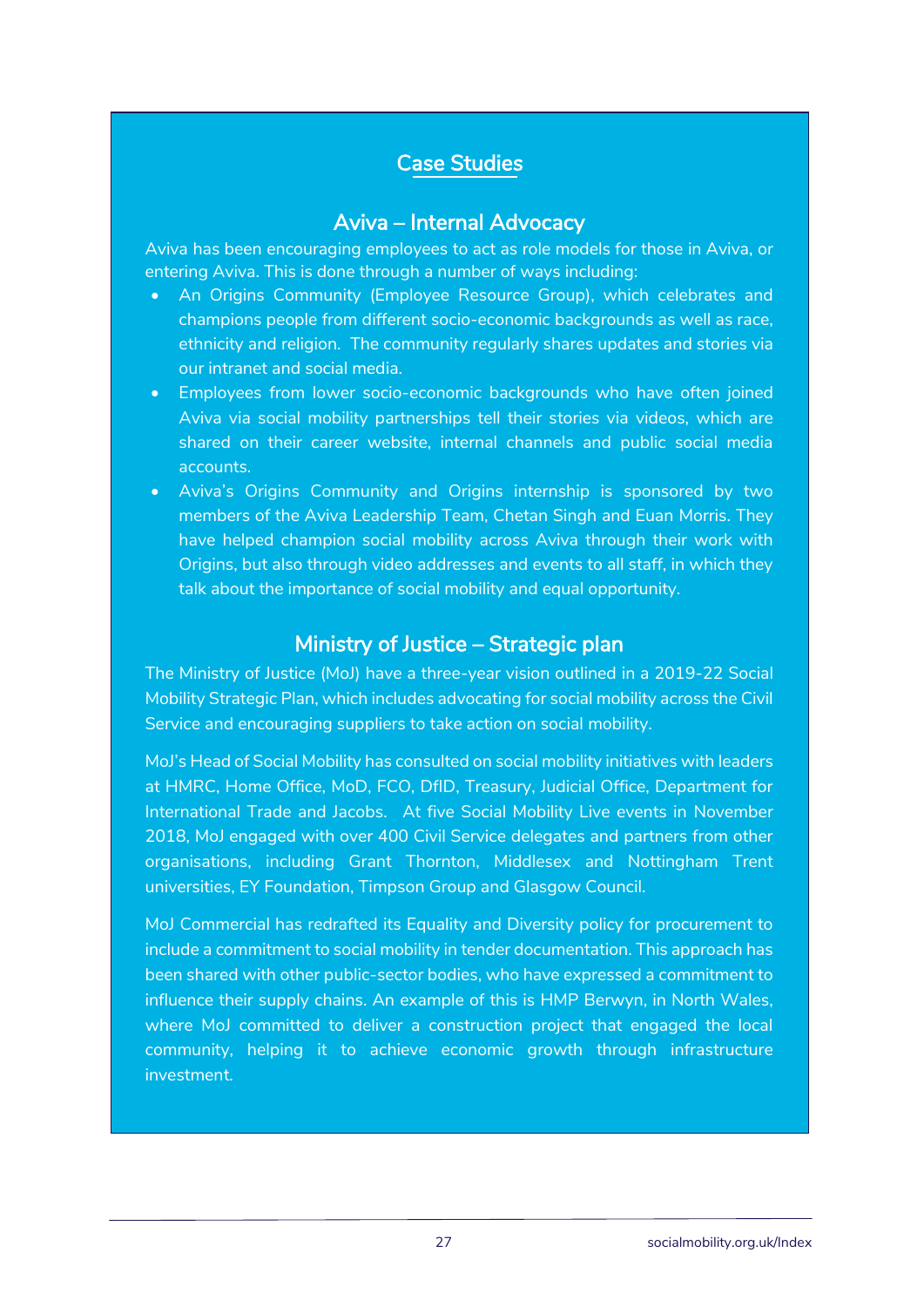# APPENDIX

# 2020 Timeline

If you are interested in making a submission to the Social Mobility Employer Index 2020, please visit [www.socialmobility.org.uk/Index](http://www.socialmobility.org.uk/Index) for more information or email the team at [employerindex@socialmobility.org.uk.](mailto:employerindex@socialmobility.org.uk)

- $20<sup>th</sup>$  February 2020 Employer Index and Employee Survey open
- $22<sup>nd</sup>$  May 2020 Closing Date to submissions
- Autumn 2020 Individual feedback reports sent to employers and Top 75 published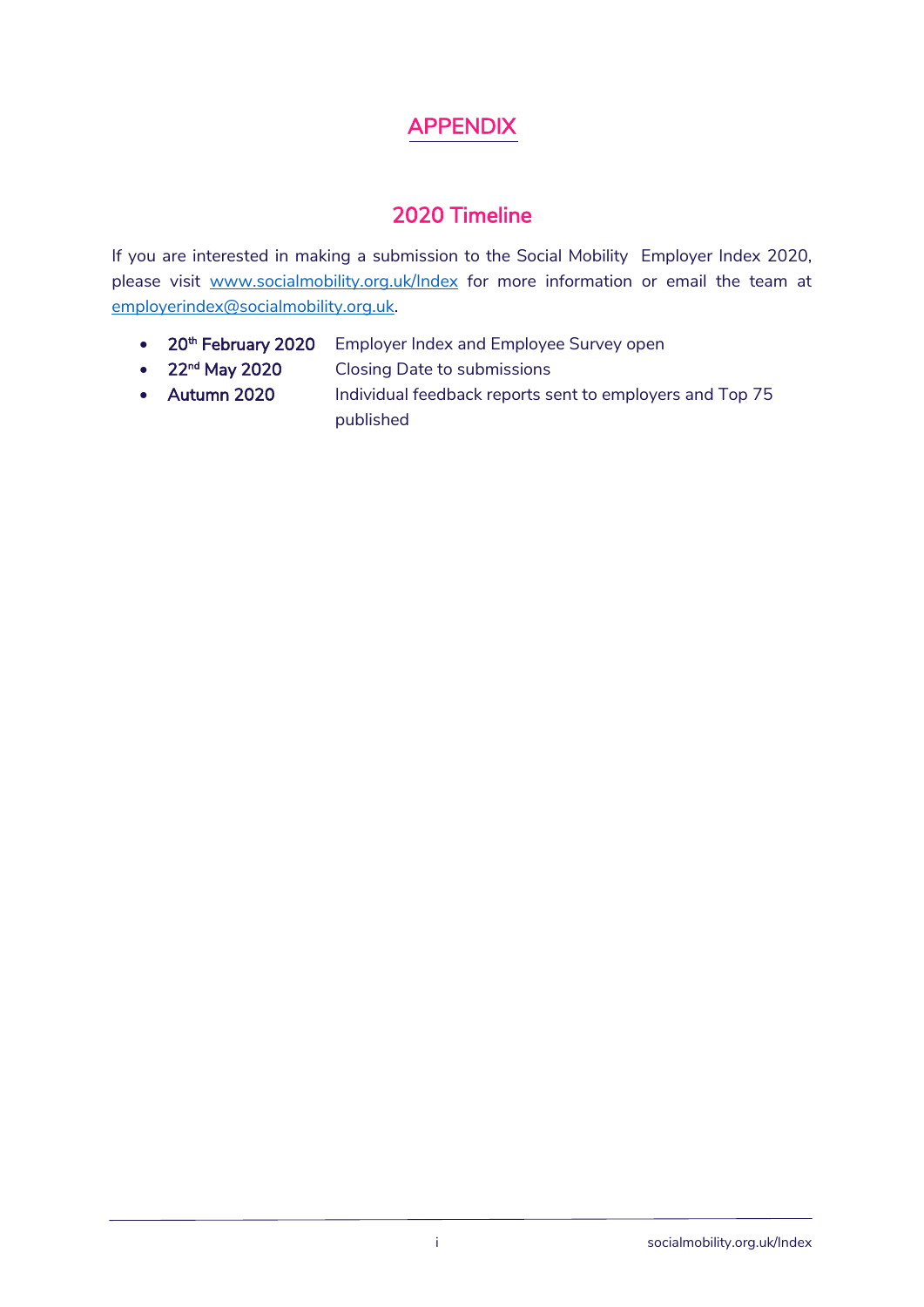## **Methodology**

Employers entering the Index did so free of charge and voluntarily. To enter, they had to answer questions about actions they are taking in at least one of the seven sections on the submission form and submit it to the Social Mobility Foundation, which completed the initial marking. The seven sections of the Index were as follows: work with young people; routes into the organisation; attraction strategies; recruitment and selection methods; data collection; progression, culture and experienced hires; internal and external advocacy. Various data and evidence of activity was requested in each section with further evidence requested during marking based on the answers given.

The submissions were marked using a strict mark scheme and the list of scores was then benchmarked both within the same sector and across different employment sectors. In targeting sectors that have sometimes been identified as needing to improve their socioeconomic diversity, the Index recognises that process often has to be introduced before progress can be made and does not punish employers for starting from a low base, but rather rewards them for taking significant action to improve this. The Top 75 are thus those taking the most action on social mobility and not the 75 that are already the most representative of the country at large.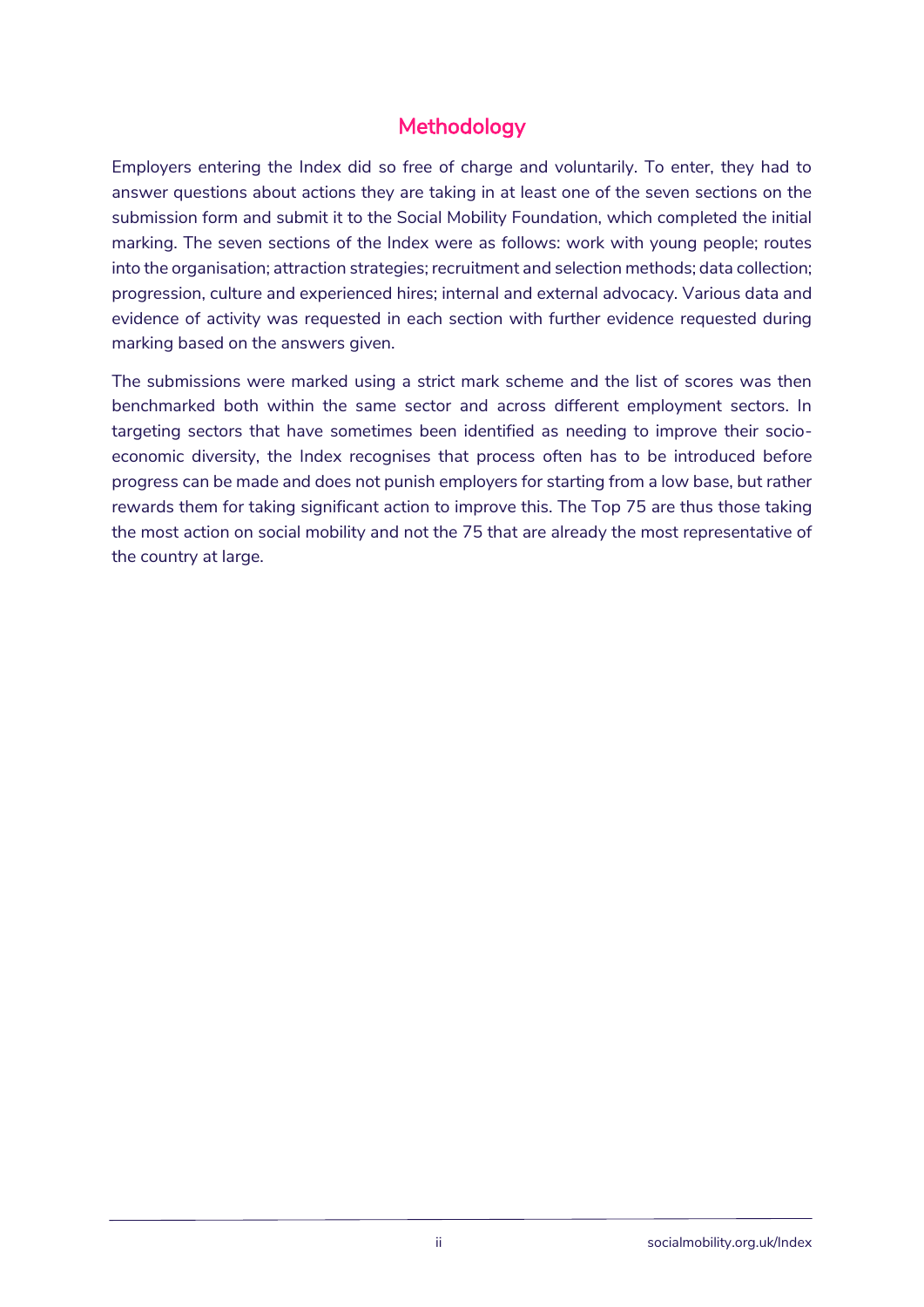### Employee survey questions

#### Social Mobility Employer Index: Employee survey 2019

Organisation name:\*

Organisation code:

#### Job level (e.g. Manager):

#### Type of school attended:\*

- ( ) Non selective state school (Comprehensive)
- ( ) Selective state school (Grammar)
- ( ) Private school
- ( ) Non-UK school
- ( ) Other
- ( ) Prefer not to say

#### I would consider myself to be from a:

- ( ) Working class background
- ( ) Middle class background
- ( ) Upper class background
- ( ) Prefer not to say

#### 1. My organisation is open to talent from all class backgrounds.

- ( ) Agree
- ( ) Not sure / Prefer not to say
- ( ) Disagree

#### 2. I am comfortable openly discussing my class background with my colleagues.

- ( ) Agree
- ( ) Not sure / Prefer not to say
- ( ) Disagree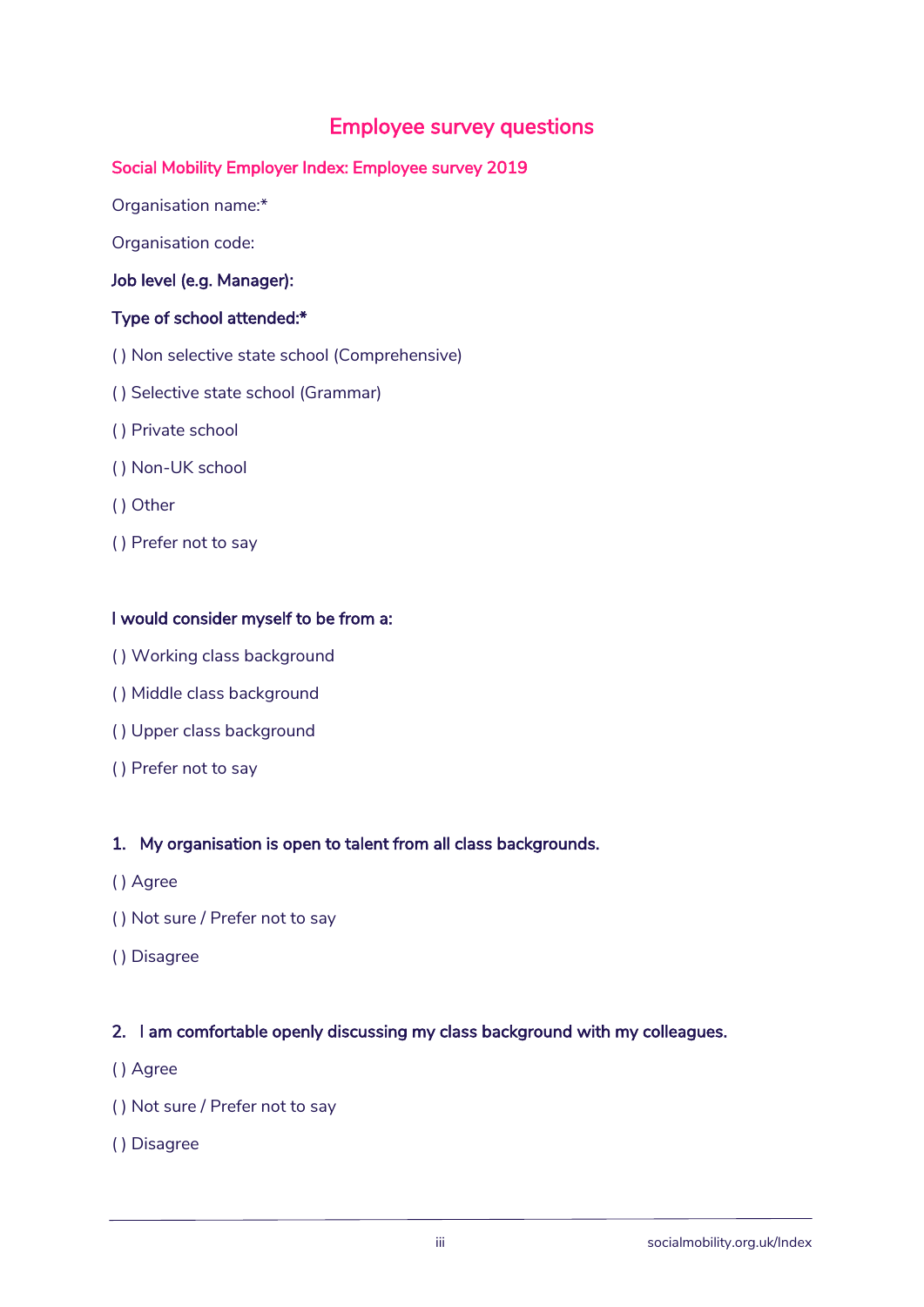#### 3. I feel I have to hide my class background to get ahead in the workplace.

- ( ) Agree
- ( ) Not sure / Prefer not to say
- ( ) Disagree

#### 4. People get ahead at my workplace because of who they know.

- ( ) Agree
- ( ) Not sure / Prefer not to say
- ( ) Disagree

#### 5. The workplace culture in my organisation is inclusive of all class backgrounds.

- ( ) Agree
- ( ) Not sure / Prefer not to say
- ( ) Disagree

#### 6. I feel out of place at work as I don't have the same background as the majority of employees.

- ( ) Agree
- ( ) Not sure / Prefer not to say
- ( ) Disagree

#### 7. I have not experienced barriers to career progression in my workplace due to my class background.

- ( ) Agree
- ( ) Not sure / Prefer not to say
- ( ) Disagree

#### 8. Our senior leadership is committed to improving the socio-economic diversity of our workforce.

( ) Agree